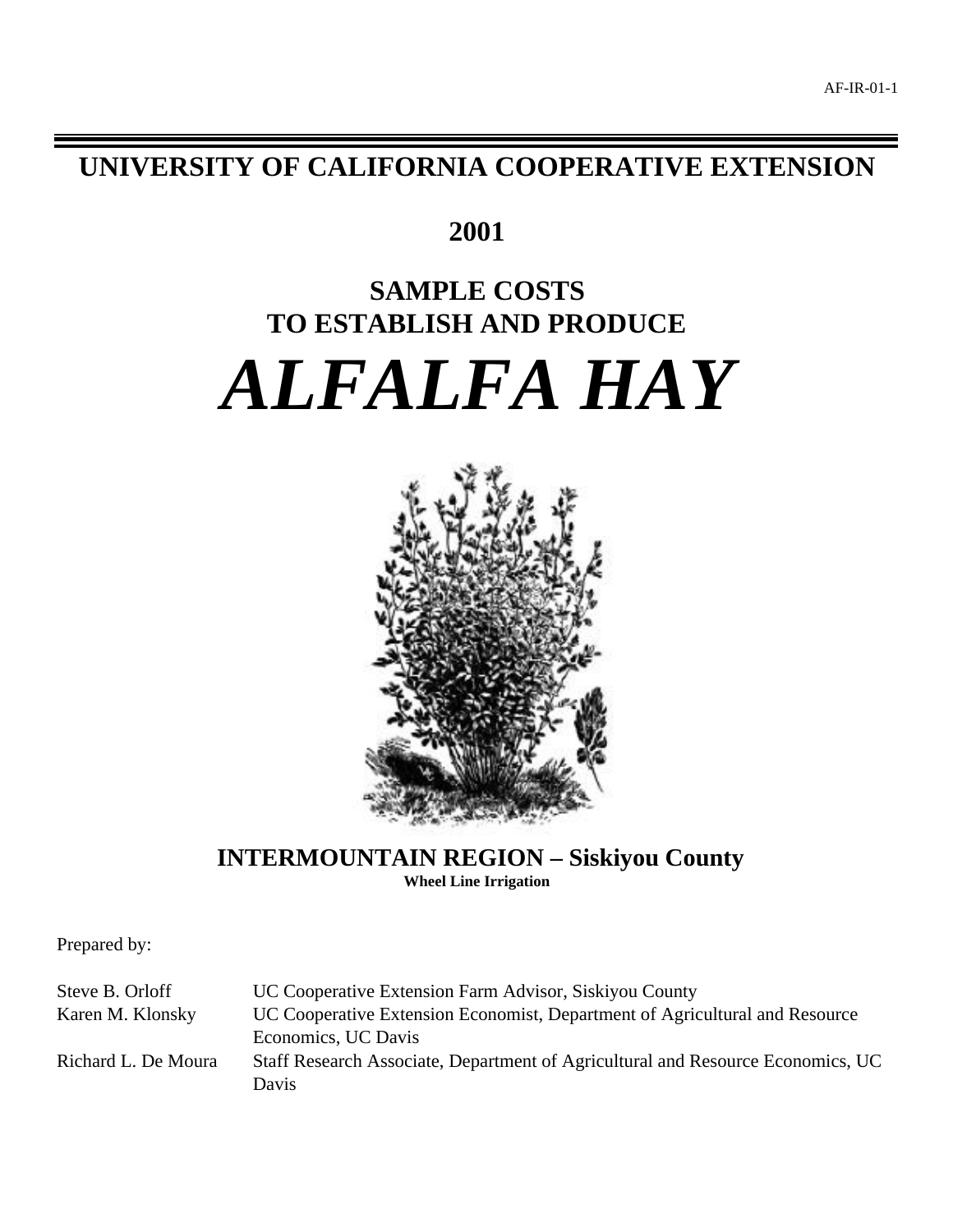## **UNIVERSITY OF CALIFORNIA COOPERATIVE EXTENSION**

## **SAMPLE COSTS TO ESTABLISH AND PRODUCE ALFALFA HAY Intermountain Region - Siskiyou County - 2001**

## **STUDY CONTENTS**

| Table 3. WHOLE FARM ANNUAL EQUIPMENT COSTS for ESTABLISHMENT YEAR10    |  |
|------------------------------------------------------------------------|--|
|                                                                        |  |
|                                                                        |  |
|                                                                        |  |
|                                                                        |  |
| Table 8. WHOLE FARM ANNUAL EQUIPMENT, INVESTMENT and OVERHEAD COSTS 14 |  |
|                                                                        |  |
|                                                                        |  |
|                                                                        |  |

#### **INTRODUCTION**

Sample costs to establish an alfalfa stand and produce alfalfa hay in the Intermountain Region – Siskiyou County are shown in this study. The study is intended as a guide only, and can be used to make production decisions, determine potential returns, prepare budgets and evaluate production loans. Practices described are based on the production practices considered typical for this crop and region, but will not apply to every farm situation. Sample costs for labor, materials, equipment and custom services are based on current figures. A "*Your Costs*" column in Tables 1, 2, 5 and 6 is provided to enter your costs.

The hypothetical farm operations, production practices, overhead, and calculations are described under the assumptions. For additional information or an explanation of calculations used in the study call the Department of Agricultural and Resource Economics, University of California, Davis, California, (530) 752- 3589 or the local UC Cooperative Extension office.

Sample Cost of Production Studies for many commodities are available and can be requested through the Department of Agricultural and Resource Economics, UC Davis, (530) 752-1515. Current studies can be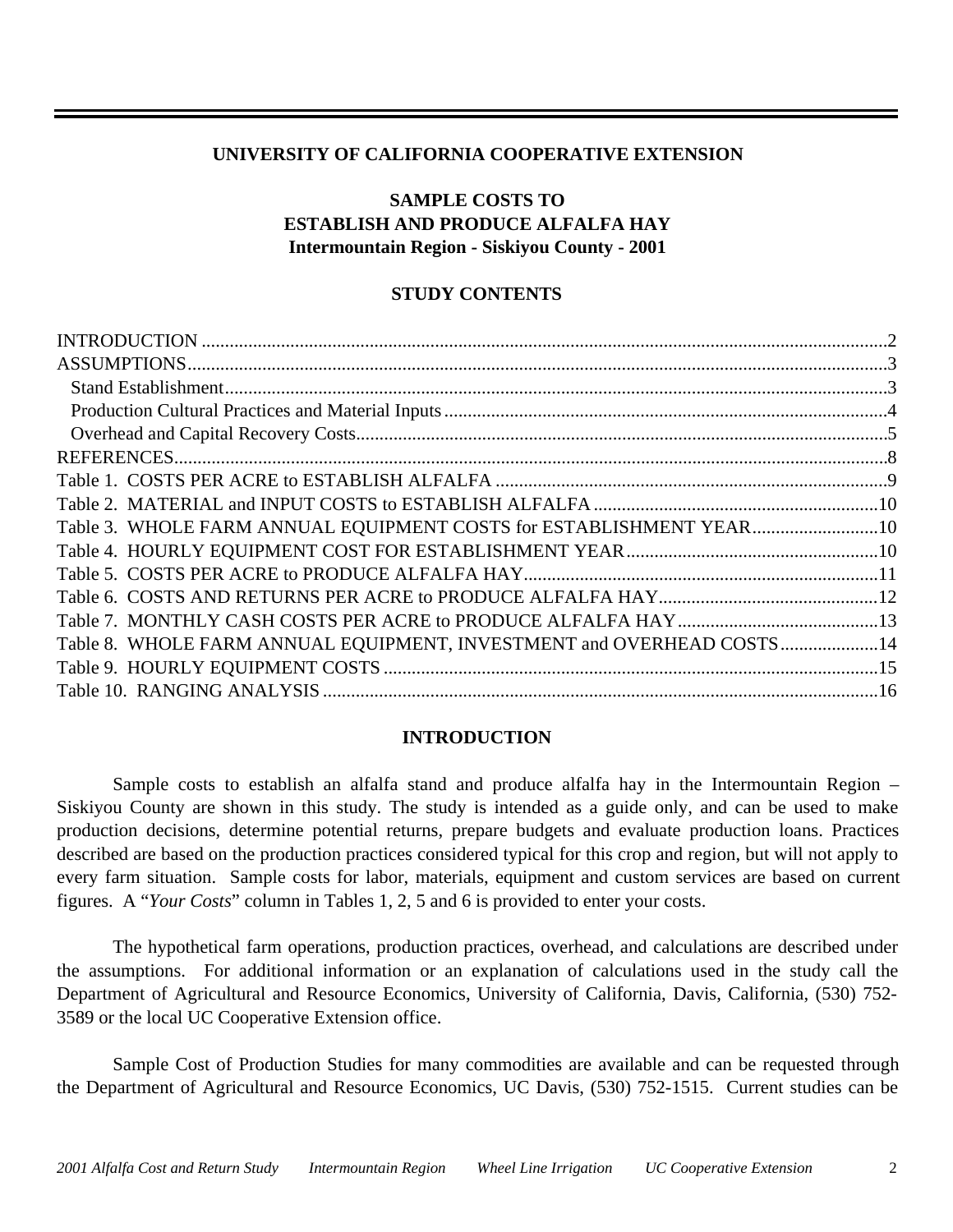downloaded from the department website http://coststudies.ucdavis.edu or obtained from the local county UC Cooperative Extension offices.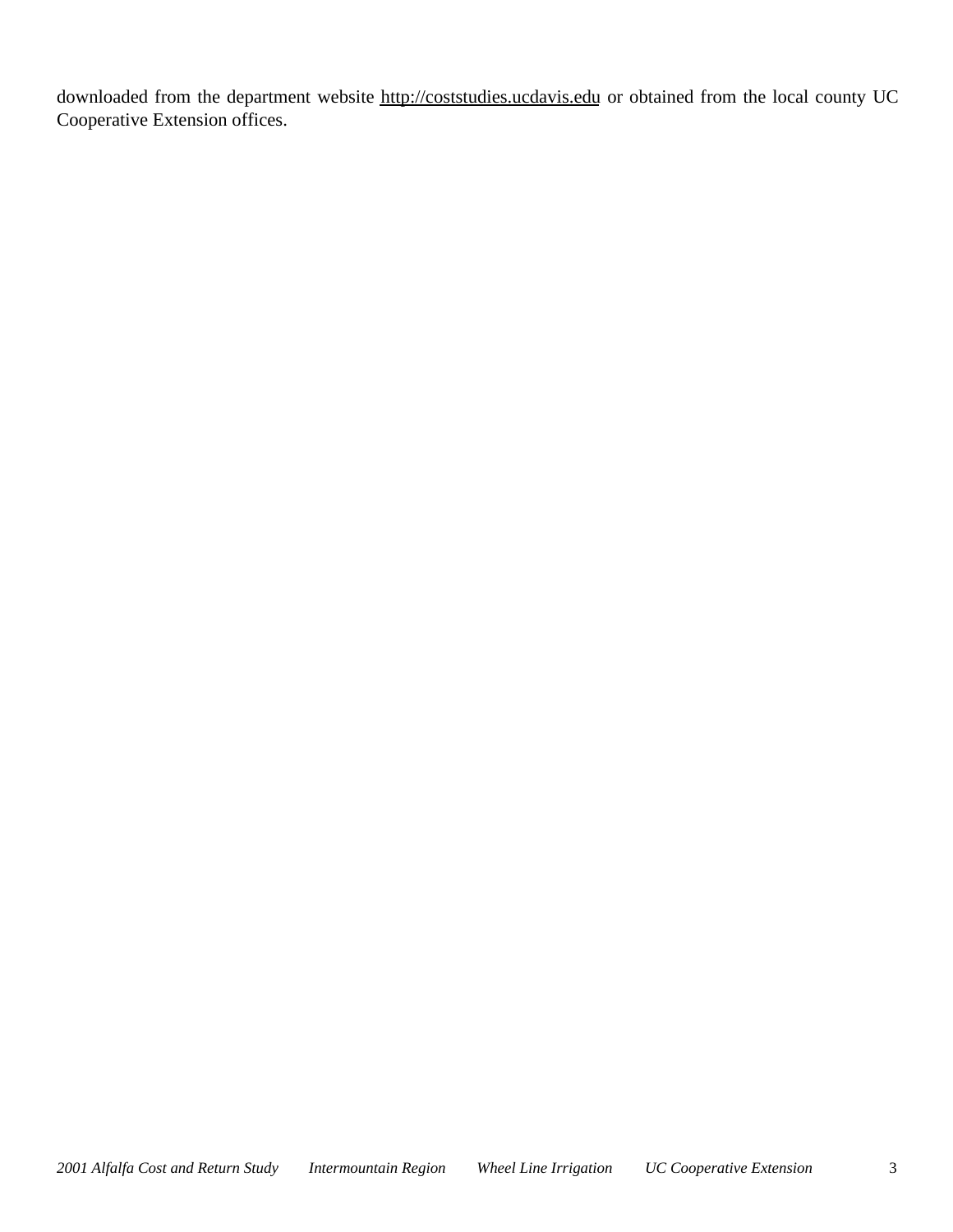#### **ASSUMPTIONS**

The following assumptions refer to Tables 1 to 10 and pertain to sample costs to establish an alfalfa stand and produce alfalfa hay in the Intermountain Region – Siskiyou County. Practices described are not University of California recommendations, but represent production practices and materials considered typical of a well-managed alfalfa stand in the Intermountain Region. Costs, materials, and practices in this study will not be applicable to all situations.Establishment and cultural practices vary among growers within the region; variations can be significant. For information on production practices refer to the *Intermountain Alfalfa Management* publication. **The use of trade names in this report does not constitute an endorsement or recommendation by the University of California nor is any criticism implied by omission of other similar products.**

**Farm.** The hypothetical farm consist of 500 non-contiguous acres of land on which 400 acres are being planted to alfalfa, 95 acres are planted to other crops, and five acres are roads and farmstead. The owner manages the farm. Typically, the grower will rotate out a portion (40-100 acres) of the crop each year and establish a new planting on the land grown to other crops.

#### **Stand Establishment**

Tables 1, 2, 3, and 4

**Land Preparation**. The ground is ripped to a depth of 20 to 32 inches to fracture the soil to improve water infiltration. The field is disced to break up large clods, creating better seed-to-soil contact for good germination. The land is level, so the fields are floated to remove small high and low spots.

**Planting.** A cultipacker is used to firm the seedbed prior to and after planting. In late August, alfalfa seed is planted at 20 pounds per acre to a depth of  $1/4$  to  $1/2$  inch. A custom operator does the planting with a pneumatic broadcast planter. Stand life in the region is 5 to 8 years. Stand life in this study is 7 years.

**Fertilization**. Prior to planting, fertilizers are spread and incorporated by discing. Sulfur is applied at a rate of 300 pounds per acre and phosphorus as 11-52-0 at 200 pounds per acre or 104 pounds of  $P_2O_5$ . This amount of sulfur is sufficient to supply crop needs for 3 to 4 years, and the phosphorus for two years. In this study one-fourth of the sulfur cost and one-half of the phosphorus cost is charged to the establishment year. The fertilizers are custom spread by a fertilizer company at a cost of \$5.35 per acre. Growers should apply fertilizer or soil amendments after soil tests determine pH and nutrient levels. Plant tissue tests are recommended in subsequent years.

**Irrigation**. Irrigation for the newly planted alfalfa begins immediately after planting. Water is applied through a wheel line sprinkler system from late August to mid-October or until fall rain. A total of six acreinches is applied during the establishment year.

**Weed Control**. Grasses and broadleaf weeds compete with the seedlings during stand establishment. In early October, a post emergent application of Pursuit at 1.44 ounces per acre and Herbimax, a crop oil adjuvant, are applied by a custom applicator to control broadleaf weeds and some grasses.

**Harvest.** August plantings will not produce a crop in the current year.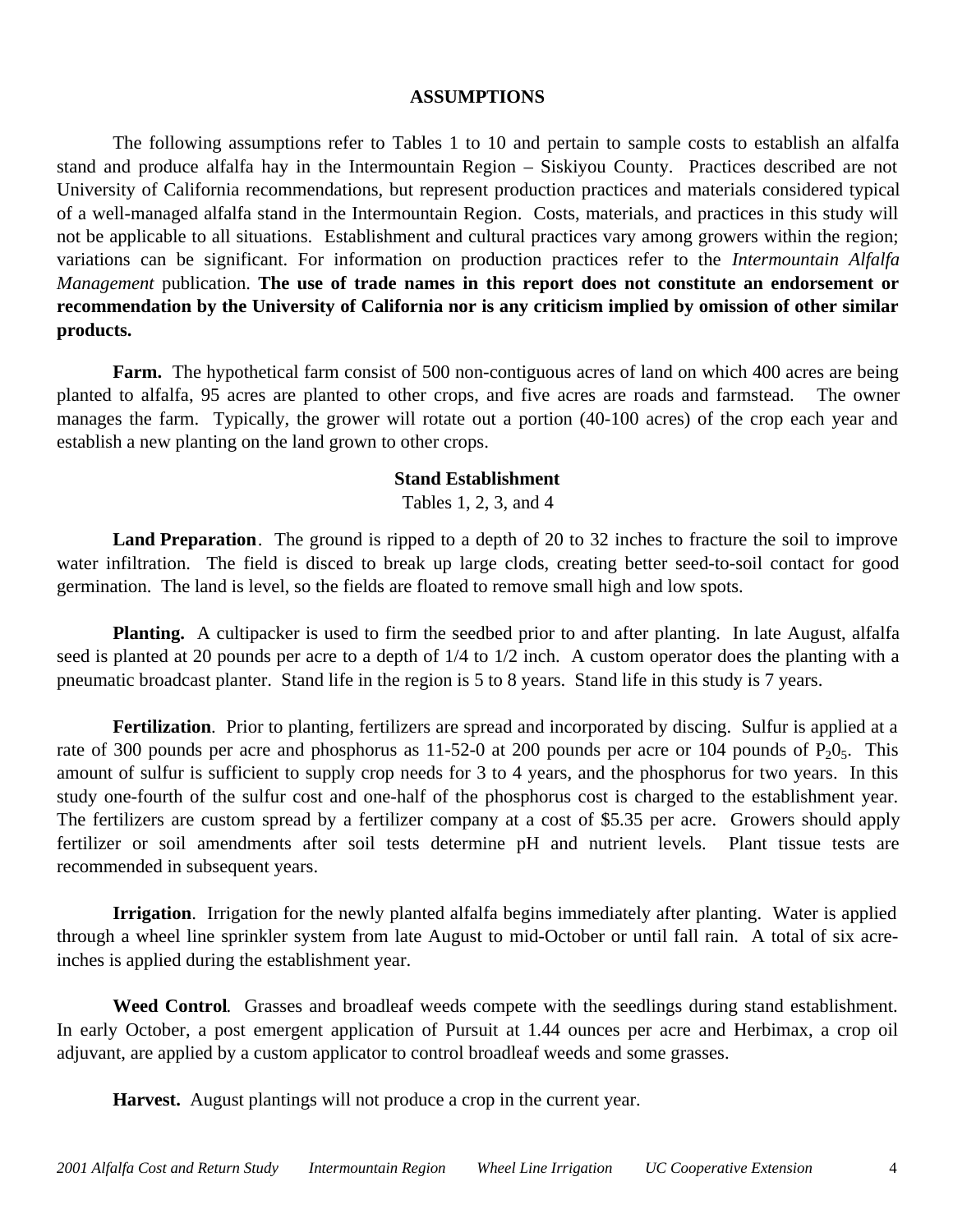### **Production Cultural Practices and Material Inputs**

Tables 5 to 10.

**Irrigation**. Irrigation begins in April and continues into September. Three acre-feet of water at \$18 per acre foot or \$1.50 per acre-inch is applied through wheel-line sprinklers. Irrigation costs shown in the tables include the water cost and labor for moving the lines and irrigating.

**Fertilization**. Phosphorus and sulfur are essential for alfalfa production in this region and are first applied in the establishment year. In March of the second and fourth production years, 200 pounds of phosphorus as 11-52-0 (104 lbs  $P_2O_5$ ) is custom applied. Three-hundred pounds of sulfur (elemental) per acre is also custom spread in March of the fourth production year. Phosphorus is applied every two years and onehalf the cost is charged to the budget each year. Sulfur is applied every four years and one-fourth of the cost is charged to the budget each year. The costs for the operations are shown in Tables 4, 5, and 6. Fertilize alfalfa after either a soil or plant tissue test has indicated a need.

**Pest Management.** The pesticides and rates mentioned in this cost study are listed in UC *Integrated Pest Management Guidelines: Alfalfa.* For more information on other pesticides available, pest identification, monitoring, and management visit the UC IPM website at www.ipm.ucdavis.edu. Written recommendations are required for many pesticides, and are made by licensed pest control advisors. For information on pesticide use permits, contact the local county agricultural commissioner's office.

*Weeds.* Weeds invade alfalfa in the fall as the stand becomes dormant. In February Velpar (a residual herbicide) at 0.33 pounds per acre and Gramoxone (a contact herbicide) at 1.5 pints per acre are tank mixed and applied to control winter weeds. Activator 90 (non-ionic adjuvant) is added to the mix. Summer grass control may be needed in some areas, but is not included in this study.

*Insects.* Several insect species attack alfalfa, but alfalfa weevil (*Hypera postica*) is the only pest assumed to cause economic damage. Weevils don't reach economic thresholds every year, but over the stand life, controls will be applied an average of every two years. In this study, weevils are treated every other year in April by a certified applicator with the insecticide Baythroid at two fluid ounces per acre. One-half of the actual cost is charged to the budget each year.

*Vertebrates.* Pocket gophers (*Thomomys spp.*), ground squirrels (*Spermophilus spp.*), and meadow mice (*Microtus spp.*) cause problems in alfalfa stands. Poison bait purchased from the local Agricultural Commissioner is used to control these pests. In this study, vertebrate pest treatment occurs in March and April. The cost for rodent bait in the study is an average of the separate costs of gopher, squirrel and mouse baits.

**Harvest**. Harvest equipment owned by the farm consists of a self-propelled swather, center-delivery rake, a self-propelled balewagon, and two engine driven pull-type balers. Alfalfa is cut with the self-propelled swather, cured or dried in windrows for several days and then turned with a center-delivery rake. When dried to the correct moisture, the hay is baled with the pull-type baler. The balewagon picks up the bales and moves them from the field to stacks. The costs for these operations are shown in Tables 5 and 7 and the equipment is listed in Tables 8 and 9. If a grower has their hay custom harvested, replace the harvest costs used in this study with the custom harvest charges.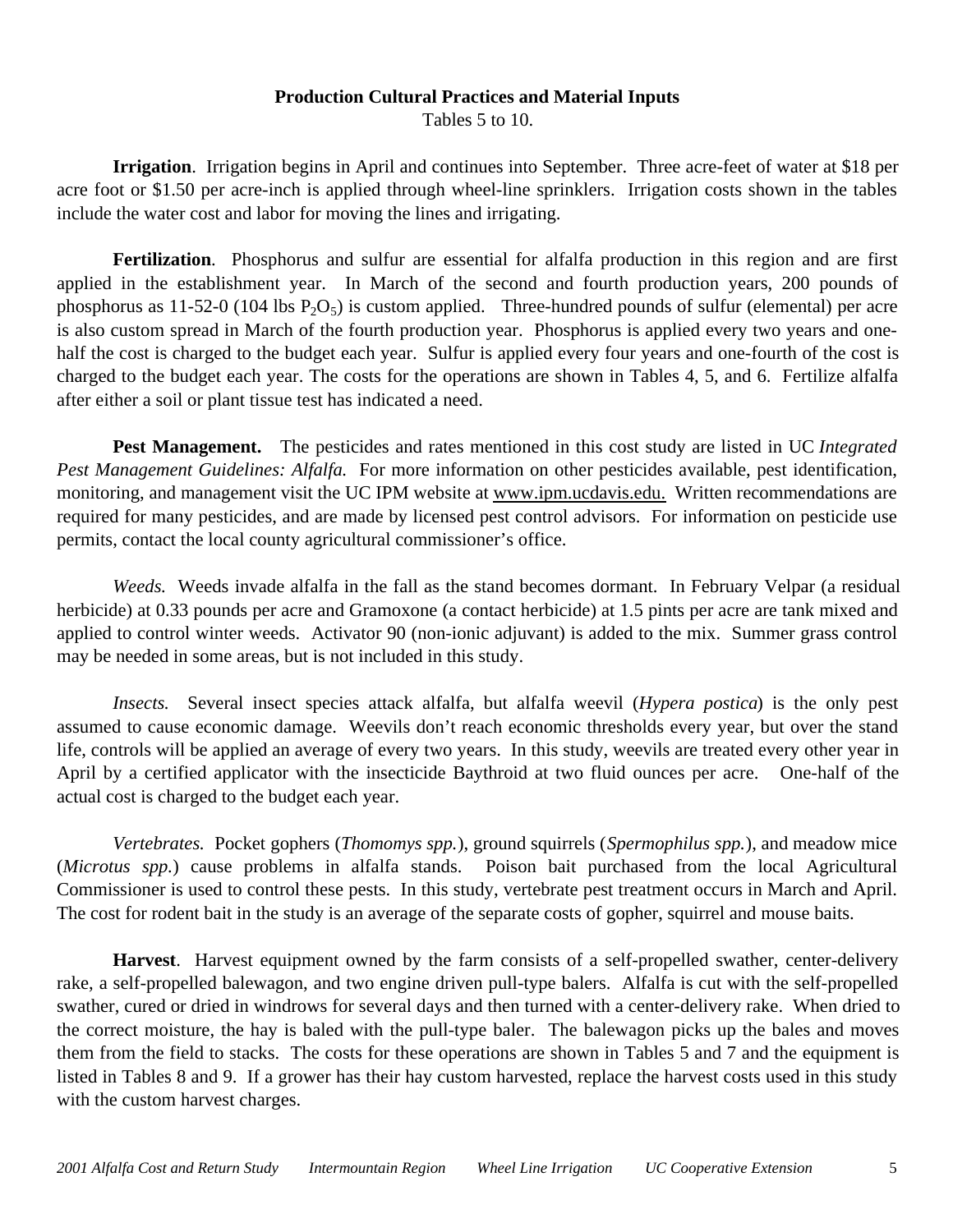**Yield**. The crop is assumed to yield 5.5 tons of hay per acre over three cuttings per year. Annual yields in the region range from 4 to 8 tons per acre.

**Returns**. Based on current markets for premium to rain damaged hay, an estimated price of \$100 per ton of hay is used to calculate returns. Returns will vary during the season, depending upon the market. In some areas in the region, additional revenue is generated by charging a per head fee for grazing livestock on alfalfa that is going into dormancy. Table 10 shows a range of yields over a range of returns.

Labor. Hourly wages for workers are \$6.25 per hour for labor and \$10.00 per hour for machine operators. Adding 34% for the employers share of federal and state payroll taxes, insurance, and other possible benefits gives the labor rates shown of \$8.38 for non-machine labor and \$13.40 per hour for machine labor. The labor hours for operations involving machinery are 10% higher than the machine hours to account for extra labor involved in equipment set-up, moving, maintenance and repair.

## **Overhead and Capital Recovery Costs**

Assumptions in this section refer to the cash overhead and capital recovery sections in Tables 1 to 9. One-half of the annual overhead costs in the establishment year (Table 1) are allocated to the previous crop.

**Cash Overhead**. Cash overhead consists of various cash expenses paid out during the year that are assigned to the whole farm, not to a particular operation. These costs include property taxes, interest, office expense, liability and property insurance, and investment repairs (buildings and irrigation equipment). Employee benefits, payroll taxes and workman's compensation insurance are included in labor costs and not under cash overhead.

*Property Taxes.* Counties charge a base property tax rate of 1% on the assessed value of the property. In some counties special assessment districts exist and charge additional taxes on property including equipment, buildings, and improvements. For this study, county taxes are calculated as 1% of the average value of the property. Average value equals new cost plus salvage value divided by 2 on a per acre basis.

*Interest On Operating Capital*. Interest on operating capital is based on cash operating costs and is calculated monthly until harvest at a nominal rate of 10.51% per year. Postharvest operations are discounted back to the last harvest month at the same interest rate so that costs are adjusted to the same position in time.

*Insurance*. Insurance for farm investments varies depending on the assets included and the amount of coverage. Property insurance provides coverage for property loss and is charged at 0.666% of the average value of the assets over their useful life. Liability insurance covers accidents on the farm and costs \$767 for the entire farm or \$1.53 per acre.

*Office Expense*. Office and business expenses for 500 acres are estimated at \$12,395 annually or \$25 per producing acre. These expenses include office supplies, telephones, accounting, legal fees, office and shop utilities, and miscellaneous overhead expenses.

*Investment Repairs.* Annual repairs on investments or capital recovery items that require maintenance are calculated as two percent of the purchase price.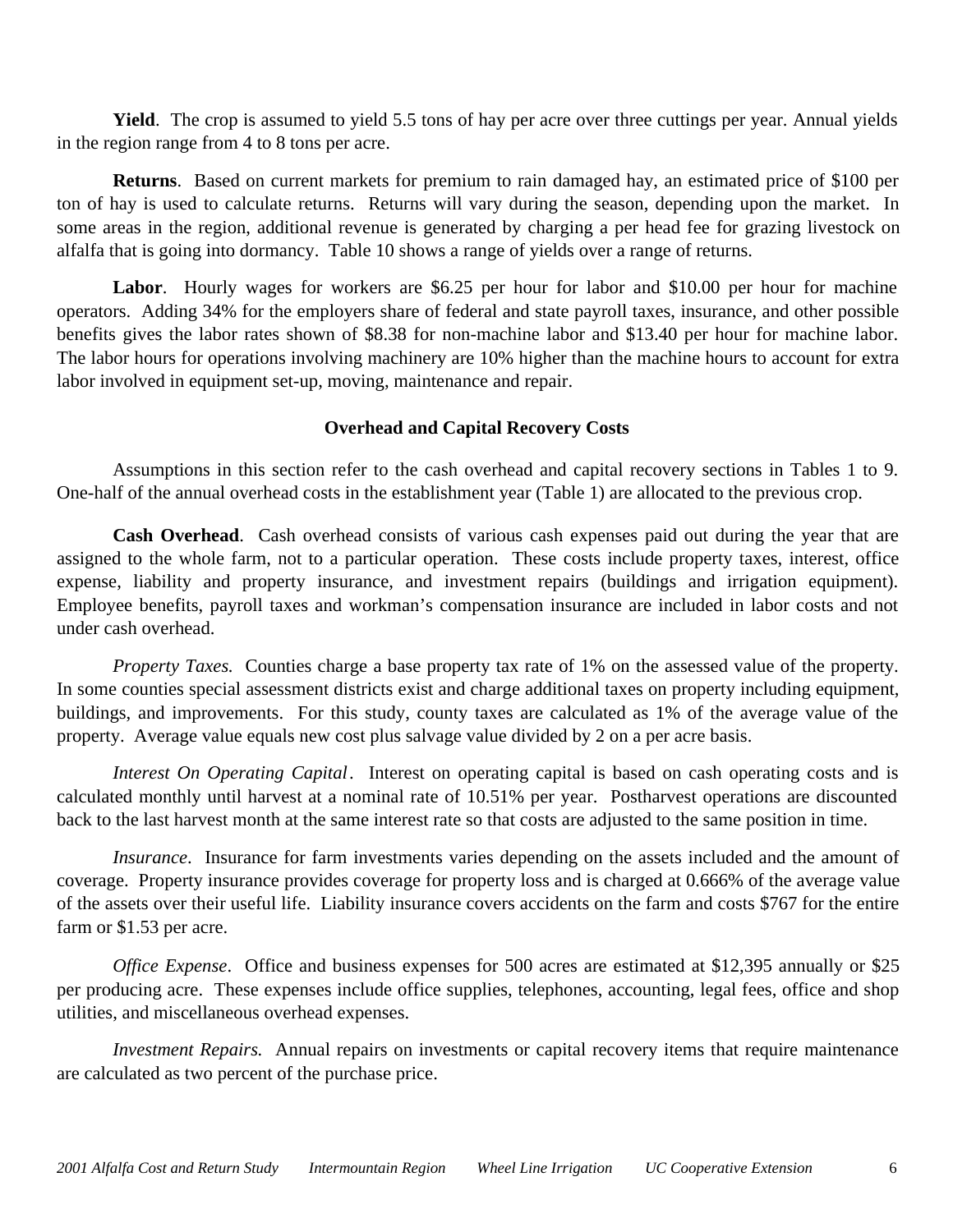**Capital Recovery Costs**. Farm equipment is purchased new or used, but the study shows the current purchase price for new equipment. The new purchase price is adjusted to 60% to indicate a mix of new and used equipment. Annual ownership costs for equipment and other investments are shown in Tables 3 and 8.

*Capital Recovery Costs*. Capital recovery cost is the annual depreciation and interest costs for a capital investment and is the amount of money required each year to recover the difference between the purchase price and salvage value (unrecovered capital). The capital recovery costs are equivalent to the annual payment on a loan for the investment with the down payment equal to the discounted salvage value. This is a more complex method of calculating ownership costs than straight-line depreciation and opportunity costs, but more accurately represents the annual costs of ownership because it takes the time value of money into account (Boehlje and Eidman). The formula for the calculation of the annual capital recovery costs is ((Purchase Price – Salvage Value) x Capital Recovery Factor) + (Salvage Value x Interest Rate).

*Salvage Value*. Salvage value is an estimate of the remaining value of an investment at the end of its useful life. For farm machinery the remaining value is a percentage of the new cost of the investment (Boehlje and Eidman). The percent remaining value is calculated from equations developed by the American Society of Agricultural Engineers (ASAE) based on equipment type and years of life. The life in years is estimated by dividing the wear out life, as given by ASAE by the annual hours of use in the operation. For other investments including irrigation systems, buildings, and miscellaneous equipment, the value at the end of its useful life is zero. The salvage value for land is the purchase price because land does not depreciate. The purchase price and salvage value for equipment and investments are shown in Tables 3 and 8.

*Capital Recovery Factor.* Capital recovery factor is the amortization factor or annual payment whose present value at compound interest is 1. The amortization factor is a table value that corresponds to the interest rate and equipment life.

*Interest Rate*. The interest rate of 6.70% used to calculate capital recovery cost is the USDA-ERS's tenyear average of California's agricultural sector long-run rate of return to production assets from current income. It is used to reflect the long-term realized rate of return to these specialized resources that can only be used effectively in the agricultural sector. In other words, the next best alternative use for these resources is in another agricultural enterprise.

**Irrigation System**. Water cost varies across the Intermountain Region depending on well characteristics or irrigation district. The farm's irrigation system is included in the land purchase price. The farm has four wells and each one is forty feet deep. Each well has a 50 horsepower electric pump that pumps from a 25-foot depth. The wheel line sprinkler system was purchased new by the grower and is shown as an investment in the tables. The sprinkler system consists of sixteen 1,200-foot wheel lines with wheels and levelers.

**Land.** The price of the land includes an already developed well and irrigation system. Land suitable for alfalfa production can vary widely in value across the region. Prices range from \$700 per acre to \$2,500. The land in this study is owned by the grower and cost \$2,000 per acre.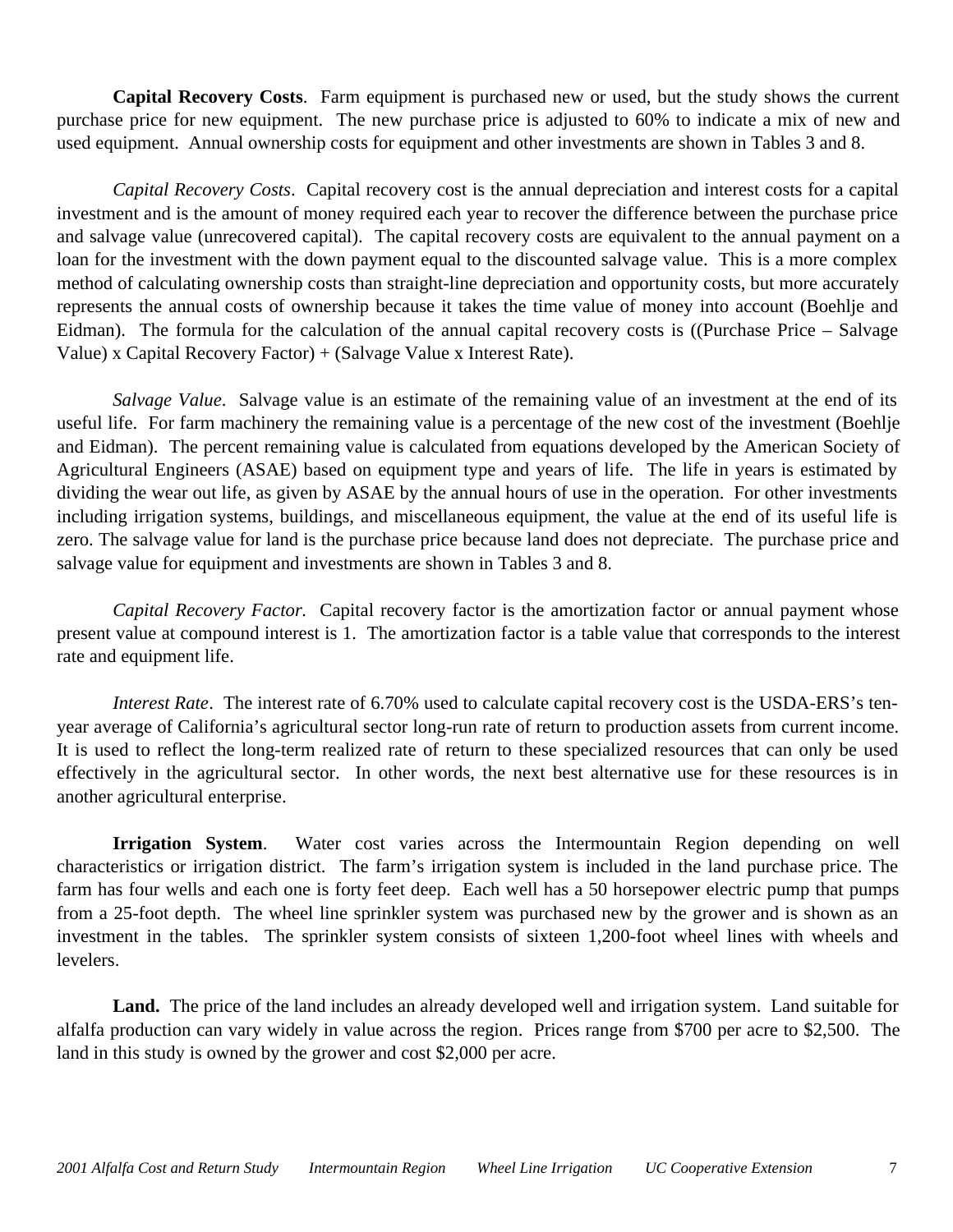**Establishment Costs**. Costs to establish the alfalfa stand are used to determine capital recovery expenses, depreciation, and interest on investment, during the production years. The establishment cost is the sum of cash costs for land preparation, planting, production expenses, and cash overhead for establishing the alfalfa. The Total Cash Cost in the first year shown in Table 1 represents the establishment cost per acre. For this study, the cost is \$229 per acre or \$91,600 for the entire stand. The alfalfa stand establishment cost is amortized over the 7-year stand life.

**Equipment.** Equipment costs are composed of three parts: non-cash overhead, cash overhead, and operating costs. Both of the overhead factors have been discussed in previous sections. The operating costs consist of repairs, fuel, and lubrication. The fuel, lube, and repair cost per acre for each operation in Table 2 is determined by multiplying the total hourly operating cost in Table 6 for each piece of equipment used for the selected operation by the hours per acre. Tractor time is 10% higher than implement time for a given operation to account for setup, travel and down time.

*Repairs, Fuel and Lube.* Repair costs are based on purchase price, annual hours of use, total hours of life, and repair coefficients formulated by the American Society of Agricultural Engineers (ASAE). Fuel and lubrication costs are also determined by ASAE equations based on maximum PTO horsepower, and fuel type. The on-farm delivery fuel price is \$1.26 per gallon for diesel and \$1.51 per gallon for gasoline.

**Risk**. The risks associated with producing and marketing alfalfa hay should not be minimized. While this study makes every effort to model a production system based on typical, real world practices, it cannot fully represent financial, agronomic and market risks, which affect the profitability and economic viability of alfalfa hay production.

**Table Values**. Due to rounding, the totals may be slightly different from the sum of the components.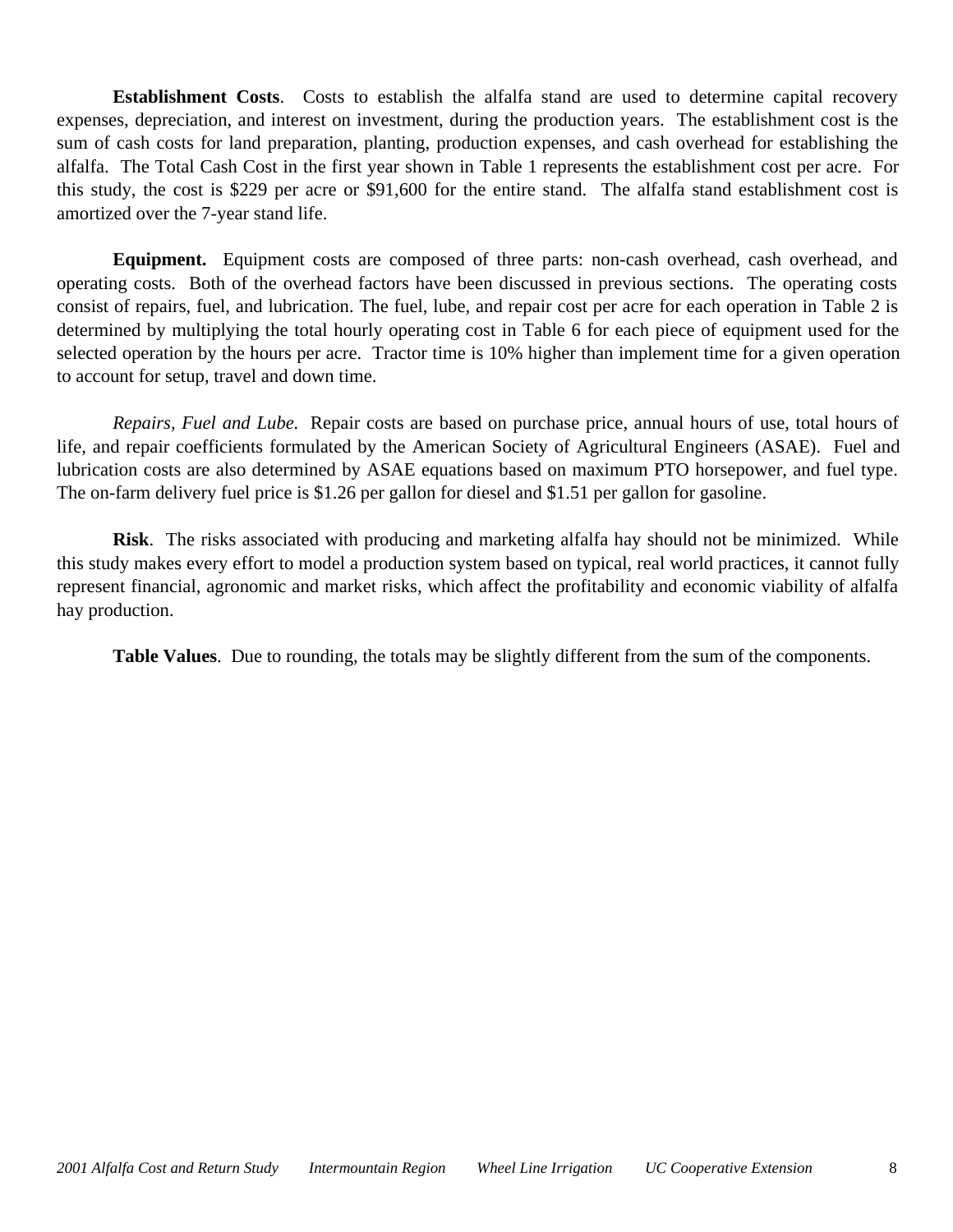#### **REFERENCES**

- American Society of Agricultural Engineers. 1994. *American Society of Agricultural Engineers Standards Yearbook*. Russell H. Hahn and Evelyn E. Rosentreter (ed.) St. Joseph, Missouri. 41st edition.
- American Society of Farm Managers and Rural Appraisers. 2000. *Trends in Agricultural Land & Lease Values.* California Chapter of the American Society of Farms Managers and Rural Appraisers. Woodbridge, CA.
- Blank, Steve, Karen Klonsky, Kim Norris, and Steve Orloff. 1992. *Acquiring Alfalfa Hay Equipment: A Financial Analysis of Alternatives*. University of California. Oakland, CA. Giannini Information Series No. 92-1.
- Boelje, Michael D., and Vernon R. Eidman. 1984. *Farm Management*. John Wiley and Sons. New York, New York
- Integrated Pest Management Education and Publications. 1999. "UC Pest Management Guidelines, Alfalfa". In M. L. Flint (ed.) *UC IPM Pest Management Guidelines.* University of California. Division of Agriculture and Natural Resources. Oakland, CA. Publication 3339.
- Statewide Integrated Pest Management Project. 1981. *Integrated Pest Management for Alfalfa Hay*. M. L. Flint (ed.). University of California. Oakland, CA. Pub. 3312.
- University of California. Division of Agriculture and Natural Resources. 1995. *Intermountain Alfalfa Management*. Steve B. Orloff and Harry L. Carlson, (ed.) University of California. Division of Agriculture and Natural Resources. Oakland, California. Publication 3366.

\_\_\_\_\_\_\_\_\_\_\_\_\_\_\_\_\_\_\_\_\_\_\_\_\_\_\_\_\_\_\_\_\_\_\_\_\_\_\_

For information concerning the above mentioned University of California publications contact UC DANR Communications Services at 1-800-994-8849, online at http://danrcs.ucdavis.edu or your local county UC Cooperative Extension office.

The University of California, in accordance with applicable Federal and State law and University policy, does not discriminate on the basis of race, color, national origin, religion, sex, disability, age, medical condition (cancer–related), ancestry, marital status, citizenship, sexual orientation, or status as a Vietnam-era veteran or special disabled veteran. Inquiries regarding the University's nondiscrimination policies may be directed to the Affirmative Action Director, University of California, Agriculture and Natural Resources, 1111 Franklin, 6<sup>th</sup> Floor, Oakland, CA 94607-5200 (510) 987-0096. The University of California and the United States Department of Agriculture cooperating.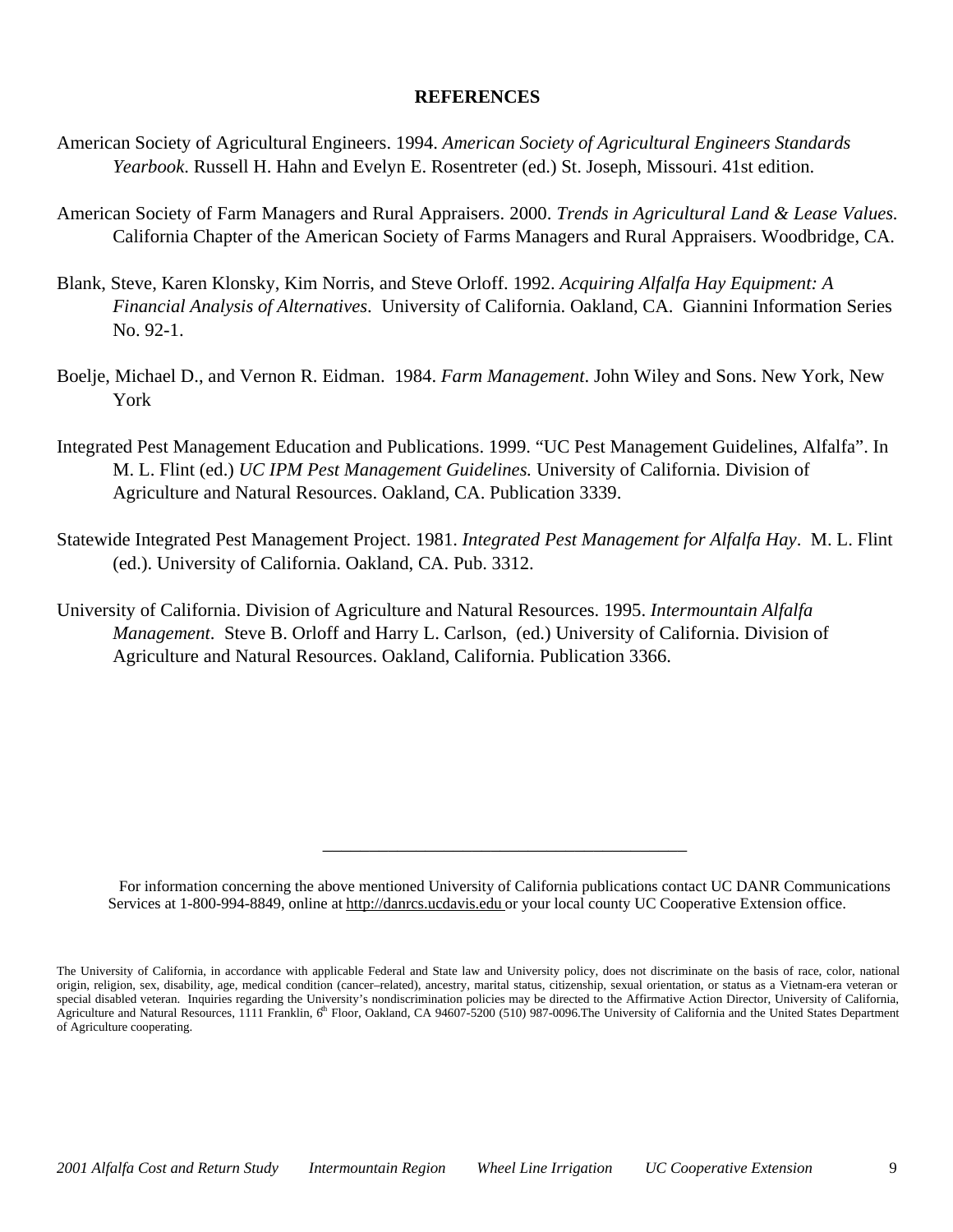#### UC COOPERATIVE EXTENSION **Table 1. COSTS PER ACRE to ESTABLISH ALFALFA** INTERMOUNTAIN REGION - Siskiyou County 2001

|                                          | Operation |                |                  |                   | Cash and Labor Cost per acre |                |      |
|------------------------------------------|-----------|----------------|------------------|-------------------|------------------------------|----------------|------|
|                                          | Time      |                | Labor Fuel, Lube | Material          | Custom/                      | Total          | Your |
| Operation                                | (Hrs/A)   | Cost           | & Repairs        | Cost              | Rent                         | Cost           | Cost |
| Cultural:                                |           |                |                  |                   |                              |                |      |
| Subsoil/Rip                              | 0.39      | 6              | 7                | $\mathbf{0}$      | $\mathbf{0}$                 | 14             |      |
| Fertilize: Sulfur 1X/4yr                 | 0.00      | $\mathbf{0}$   | $\overline{0}$   | 4                 | 1                            | 6              |      |
| Fertilize: 11-52-0 1X/2yr                | 0.00      | $\overline{0}$ | 0                | 13                | 3                            | 16             |      |
| Disc Stubble 2X                          | 0.14      | $\overline{2}$ | 3                | $\mathbf{0}$      | $\overline{0}$               | 5              |      |
| Level Field with Float                   | 0.15      | $\overline{c}$ | 1                | $\Omega$          | $\mathbf{0}$                 | 4              |      |
| Roll Field                               | 0.44      | 7              | 4                | $\Omega$          | $\Omega$                     | 11             |      |
| Plant - 201b/acre August                 | 0.00      | $\theta$       | $\theta$         | 52                | 6                            | 58             |      |
| Irrigate                                 | 2.40      | 20             | $\theta$         | 9                 | $\Omega$                     | 29             |      |
| Weeds-Post-Emergent: Pursuit             | 0.00      | $\Omega$       | $\Omega$         | 29                | 7                            | 35             |      |
| Pickup Truck Use                         | 0.36      | 6              | $\overline{2}$   | $\mathbf{0}$      | $\overline{0}$               | 7              |      |
| TOTAL CULTURAL COSTS                     | 3.88      | 44             | 17               | 107               | 16                           | 184            |      |
| Interest on operating capital $@10.51\%$ |           |                |                  |                   |                              | 3              |      |
| <b>TOTAL OPERATING COSTS/ACRE</b>        |           | 44             | 17               | 107               | 16                           | 187            |      |
| <b>Cash Overhead:</b>                    |           |                |                  |                   |                              |                |      |
| Office Expense                           |           |                |                  |                   |                              | 14             |      |
| Liability Insurance                      |           |                |                  |                   |                              | 1              |      |
| <b>Property Taxes</b>                    |           |                |                  |                   |                              | 15             |      |
| Property Insurance                       |           |                |                  |                   |                              | $\overline{2}$ |      |
| <b>Investment Repairs</b>                |           |                |                  |                   |                              | 10             |      |
| TOTAL CASH OVERHEAD COSTS                |           |                |                  |                   |                              | 42             |      |
| <b>TOTAL CASH COSTS/ACRE</b>             |           |                |                  |                   |                              | 229            |      |
| <b>Non-cash Overhead:</b>                |           | Per producing  |                  | -- Annual Cost -- |                              |                |      |
|                                          |           | acre*          |                  | Capital Recovery  |                              |                |      |
| Land                                     |           | 1,117          |                  | 75                |                              | 75             |      |
| <b>Storage Building</b>                  |           | 11             |                  | 1                 |                              | 1              |      |
| Shop Building                            |           | 51             |                  | 5                 |                              | 5              |      |
| Hay Barns 2 @ 1000 tons                  |           | 122            |                  | 11                |                              | 11             |      |
| Shop Tools                               |           | 13             |                  | 1                 |                              | 1              |      |
| Fuel Tanks/Above Ground                  |           | 7              |                  | 1                 |                              | 1              |      |
| Wheel Line Sprinkler                     |           | 315            |                  | 29                |                              | 29             |      |
| Equipment                                |           | 143            |                  | 16                |                              | 16             |      |
| TOTAL NON-CASH OVERHEAD COSTS            |           | 1,779          |                  | 138               |                              | 138            |      |
| TOTAL COSTS/ACRE                         |           |                |                  |                   |                              | 368            |      |

\*includes allocation to previous crop acres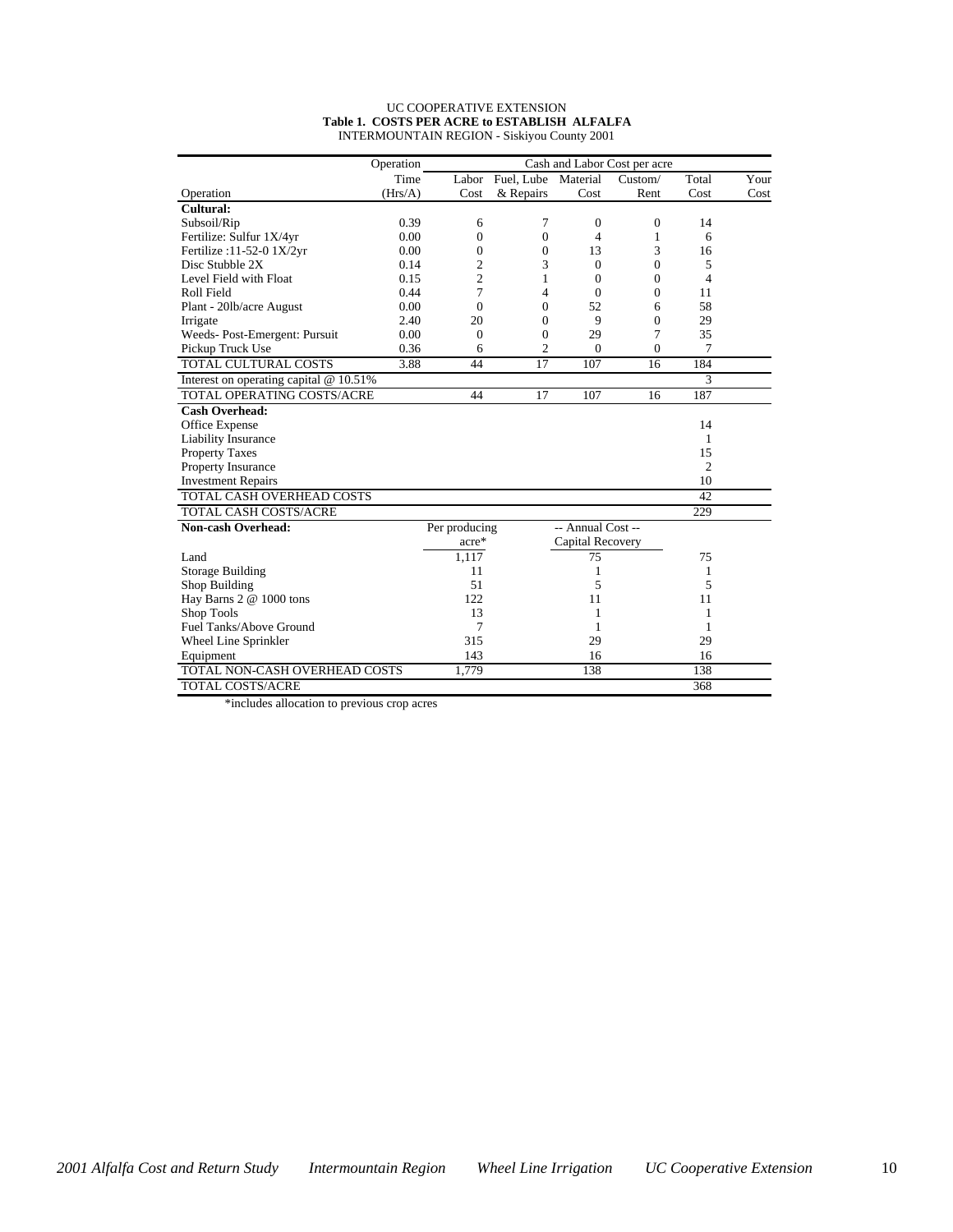| OPERATING COSTS                          | Amt./acre | Unit           | \$/unit | $\frac{\text{S}}{\text{acre}}$ | Your cost |
|------------------------------------------|-----------|----------------|---------|--------------------------------|-----------|
| <b>Fertilizer:</b>                       |           |                |         |                                |           |
| Sulfur - Elemental                       | 75.00     | 1 <sub>b</sub> | 0.06    | $\overline{4}$                 |           |
| $11 - 52 - 0$                            | 100.00    | lb             | 0.13    | 13                             |           |
| Herbicide:                               |           |                |         |                                |           |
| Pursuit DG                               | 1.44      | <b>OZ</b>      | 13.82   | 20                             |           |
| Adjuvant:                                |           |                |         |                                |           |
| Herbimax                                 | 32        | floz           | 0.27    | 9                              |           |
| Seed:                                    |           |                |         |                                |           |
| Seed - Alfalfa                           | 20.00     | 1b             | 2.60    | 52                             |           |
| Water:                                   |           |                |         |                                |           |
| Water                                    | 6.00      | acin           | 1.50    | 9                              |           |
| Custom:                                  |           |                |         |                                |           |
| Spread – Fertilizer $1X/2yr + 1X/4yr$    | 0.75      | acre           | 5.50    | 4                              |           |
| Plant Alfalfa Seed                       | 1.00      | acre           | 5.50    | 6                              |           |
| Pesticide Application                    | 1.00      | acre           | 6.50    | 7                              |           |
| Labor (machine)                          | 1.78      | hrs            | 13.40   | 24                             |           |
| Labor (non-machine)                      | 2.40      | hrs            | 8.38    | 20                             |           |
| Fuel - Gas                               | 0.71      | gal            | 1.51    | 1                              |           |
| Fuel - Diesel                            | 6.38      | gal            | 1.26    | 8                              |           |
| Lube                                     |           |                |         | 1                              |           |
| Machinery repair                         |           |                |         | 6                              |           |
| Interest on operating capital $@10.51\%$ |           |                |         | 3                              |           |
| TOTAL OPERATING COSTS/ACRE               |           |                |         | 187                            |           |

#### UC COOPERATIVE EXTENSION **Table 2. MATERIAL and INPUT COSTS to ESTABLISH ALFALFA** INTERMOUNTAIN REGION - Siskiyou County 2001

#### UC COOPERATIVE EXTENSION

**Table 3. WHOLE FARM ANNUAL EQUIPMENT COSTS for ESTABLISHMENT YEAR** INTERMOUNTAIN REGION - Siskiyou County 2001

#### **ANNUAL EQUIPMENT COSTS**

|    |                       |         |            |         |          | Cash Overhead |              |        |
|----|-----------------------|---------|------------|---------|----------|---------------|--------------|--------|
|    |                       |         | <b>Yrs</b> | Salvage | Capital  | Insur-        |              |        |
|    | Yr Description        | Price   | Life       | Value   | Recovery | ance          | <b>Taxes</b> | Total  |
| 01 | 130 HP 2WD Tractor    | 81.939  | 15         | 15.952  | 8.177    | 326           | 489          | 8.993  |
| 01 | 62 HP 2WD Tractor     | 32,060  | 15         | 6,242   | 3,199    | 128           | 192          | 3,518  |
| 01 | Cultipacker - 16'     | 15,000  | 15         | 1.440   | 1,557    | 55            | 82           | 1.694  |
| 01 | Disc - Tandem 21'     | 19,595  | 15         | 1,881   | 2,034    | 72            | 107          | 2,213  |
| 01 | $F$ loat - 16'        | 12.944  | 15         | 1.243   | 1,344    | 47            | 71           | 1.462  |
| 01 | Pickup - $1/2$ Ton    | 20,000  | 5          | 8.964   | 3,271    | 96            | 145          | 3,512  |
| 01 | Subsoiler 5 Shank 10' | 14.800  | 10         | 2.617   | 1,886    | 58            | 87           | 2,031  |
|    | TOTAL                 | 196,338 |            | 38,339  | 21.468   | 781           | 1.173        | 23,423 |
|    | 60% of New Cost *     | 117.803 |            | 23,003  | 12.881   | 469           | 704          | 14.054 |

#### UC COOPERATIVE EXTENSION **Table 4. HOURLY EQUIPMENT COST FOR ESTABLISHMENT YEAR** INTERMOUNTAIN REGION – Siskiyou County 2001

|                               |        | <b>COSTS PER HOUR</b> |               |       |         |           |       |              |  |
|-------------------------------|--------|-----------------------|---------------|-------|---------|-----------|-------|--------------|--|
|                               | Actual |                       | Cash Overhead |       |         | Operating |       |              |  |
|                               | Hours  | Capital               | Insur-        |       |         | Fuel $&$  | Total | Total        |  |
| Yr Description                |        | Used Recovery         | ance          | Taxes | Repairs | Lube      | Oper. | $Costs/Hr$ . |  |
| 130 HP 2WD Tractor<br>$_{01}$ | 522.30 | 9.39                  | 0.37          | 0.56  | 3.47    | 10.93     | 14.40 | 24.73        |  |
| 62 HP 2WD Tractor<br>01       | 590.40 | 3.25                  | 0.13          | 0.19  | 1.36    | 4.41      | 5.77  | 9.35         |  |
| Cultipacker - 16'<br>01       | 222.70 | 4.19                  | 0.15          | 0.22  | 1.66    | 0.00      | 1.66  | 6.22         |  |
| Disc - Tandem 21'<br>01       | 126.00 | 9.69                  | 0.34          | 0.51  | 3.00    | 0.00      | 3.00  | 13.54        |  |
| $Float - 16'$<br>01           | 136.80 | 5.89                  | 0.21          | 0.31  | 1.99    | 0.00      | 1.99  | 8.40         |  |
| Pickup - $1/2$ Ton<br>01      | 320.50 | 6.12                  | 0.18          | 0.27  | 1.48    | 3.47      | 4.95  | 11.53        |  |
| Subsoiler 5 Shank 10'<br>01   | 194.20 | 5.83                  | 0.18          | 0.27  | 3.32    | 0.00      | 3.32  | 9.60         |  |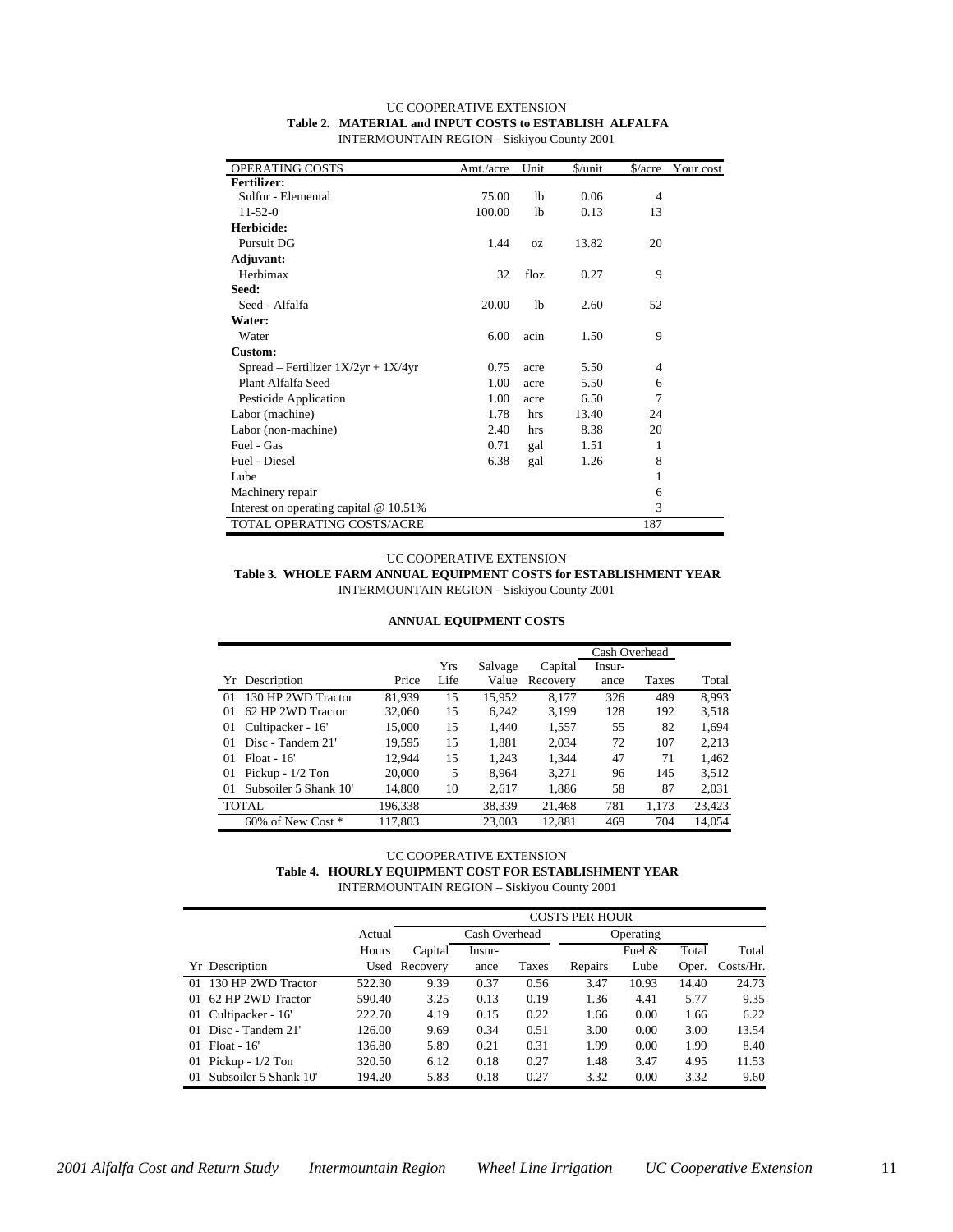#### UC COOPERATIVE EXTENSION **Table 5. COSTS PER ACRE to PRODUCE ALFALFA HAY** INTERMOUTAIN REGION – Siskiyou County 2001

|                                          | Operation |                |                  |                   | Cash and Labor Cost per acre |                |      |
|------------------------------------------|-----------|----------------|------------------|-------------------|------------------------------|----------------|------|
|                                          | Time      | Labor          | Fuel, Lube       | Material          | Custom/                      | Total          | Your |
| Operation                                | (Hrs/A)   | Cost           | & Repairs        | Cost              | Rent                         | Cost           | Cost |
| Cultural:                                |           |                |                  |                   |                              |                |      |
| Rodent Bait - 25% acres                  | 0.50      | 4              | $\boldsymbol{0}$ | 1                 | $\boldsymbol{0}$             | 5              |      |
| Insects-Weevil 1X/2yr: Baythroid         | 0.00      | $\mathbf{0}$   | $\overline{0}$   | 6                 | 3                            | 10             |      |
| Irrigation 10X                           | 3.80      | 32             | $\overline{0}$   | 45                | $\overline{0}$               | 77             |      |
| Fertilize - 1X/2 yrs: 11-52-00           | 0.00      | $\overline{0}$ | $\overline{0}$   | 13                | 3                            | 16             |      |
| Fertilize - 1X/4 yrs: Sulfur             | 0.00      | $\overline{0}$ | $\overline{0}$   | $\overline{4}$    | $\mathbf{1}$                 | 6              |      |
| Weeds - Winter: Velpar/Gramoxone         | 0.00      | $\theta$       | $\theta$         | 22                | 7                            | 29             |      |
| Pickup Truck Use                         | 0.57      | 9              | 3                | $\Omega$          | $\boldsymbol{0}$             | 12             |      |
| TOTAL CULTURAL COSTS                     | 4.87      | 45             | 3                | 92                | 14                           | 154            |      |
| Harvest:                                 |           |                |                  |                   |                              |                |      |
| Swath Hay - 3X                           | 0.55      | 9              | 3                | $\mathbf{0}$      | $\overline{0}$               | 11             |      |
| Rake Hay - 3X                            | 0.22      | 4              | $\overline{c}$   | $\mathbf{0}$      | $\overline{0}$               | 6              |      |
| Bale Hay - 3X                            | 0.64      | 10             | 11               | 12                | $\overline{0}$               | 34             |      |
| Roadside Hay - 3X                        | 0.47      | 8              | $\mathfrak{2}$   | $\mathbf{0}$      | $\overline{0}$               | 9              |      |
| TOTAL HARVEST COSTS                      | 1.56      | 30             | 17               | 12                | $\overline{0}$               | 60             |      |
| Interest on operating capital $@10.51\%$ |           |                |                  |                   |                              | 9              |      |
| TOTAL OPERATING COSTS/ACRE               |           | 75             | 20               | 104               | 14                           | 222            |      |
| <b>Total Operating Costs/Ton</b>         |           |                |                  |                   |                              | 40             |      |
| <b>CASH OVERHEAD:</b>                    |           |                |                  |                   |                              |                |      |
| Office Expense                           |           |                |                  |                   |                              | 25             |      |
| <b>Liability Insurance</b>               |           |                |                  |                   |                              | 2              |      |
| <b>Property Taxes</b>                    |           |                |                  |                   |                              | 27             |      |
| Property Insurance                       |           |                |                  |                   |                              | $\overline{4}$ |      |
| <b>Investment Repairs</b>                |           |                |                  |                   |                              | 12             |      |
| TOTAL CASH OVERHEAD COSTS                |           |                |                  |                   |                              | 69             |      |
| TOTAL CASH COSTS/ACRE                    |           |                |                  |                   |                              | 291            |      |
| <b>Total Cash Costs/Ton</b>              |           |                |                  |                   |                              | 53             |      |
| NON-CASH OVERHEAD:                       |           | Per producing  |                  | -- Annual Cost -- |                              |                |      |
| Investment                               |           | acre*          |                  | Capital Recovery  |                              |                |      |
| Land                                     |           | 2,020          |                  | 135               |                              | 135            |      |
| Shop Building                            |           | 92             |                  | 8                 |                              | 8              |      |
| Storage Building                         |           | 19             |                  | $\overline{c}$    |                              | $\overline{c}$ |      |
| Shop Tools                               |           | 24             |                  | $\mathfrak{2}$    |                              | $\mathfrak{2}$ |      |
| Hay Barns 2 @ 1000 tons                  |           | 122            |                  | 11                |                              | 11             |      |
| Fuel Tanks/Above Ground                  |           | 13             |                  | $\mathbf{1}$      |                              | 1              |      |
| Wheel Line Sprinkler                     |           | 315            |                  | 29                |                              | 29             |      |
| Alfalfa Establishment                    |           | 229            |                  | 42                |                              | 42             |      |
| Equipment                                |           | 481            |                  | 61                |                              | 61             |      |
| TOTAL NON-CASH OVERHEAD COSTS            |           | 3,315          |                  | 292               |                              | 292            |      |
| TOTAL COSTS/ACRE                         |           |                |                  |                   |                              | 584            |      |
| <b>Total Costs/Ton</b>                   |           |                |                  |                   |                              | 106            |      |
| *495 acres                               |           |                |                  |                   |                              |                |      |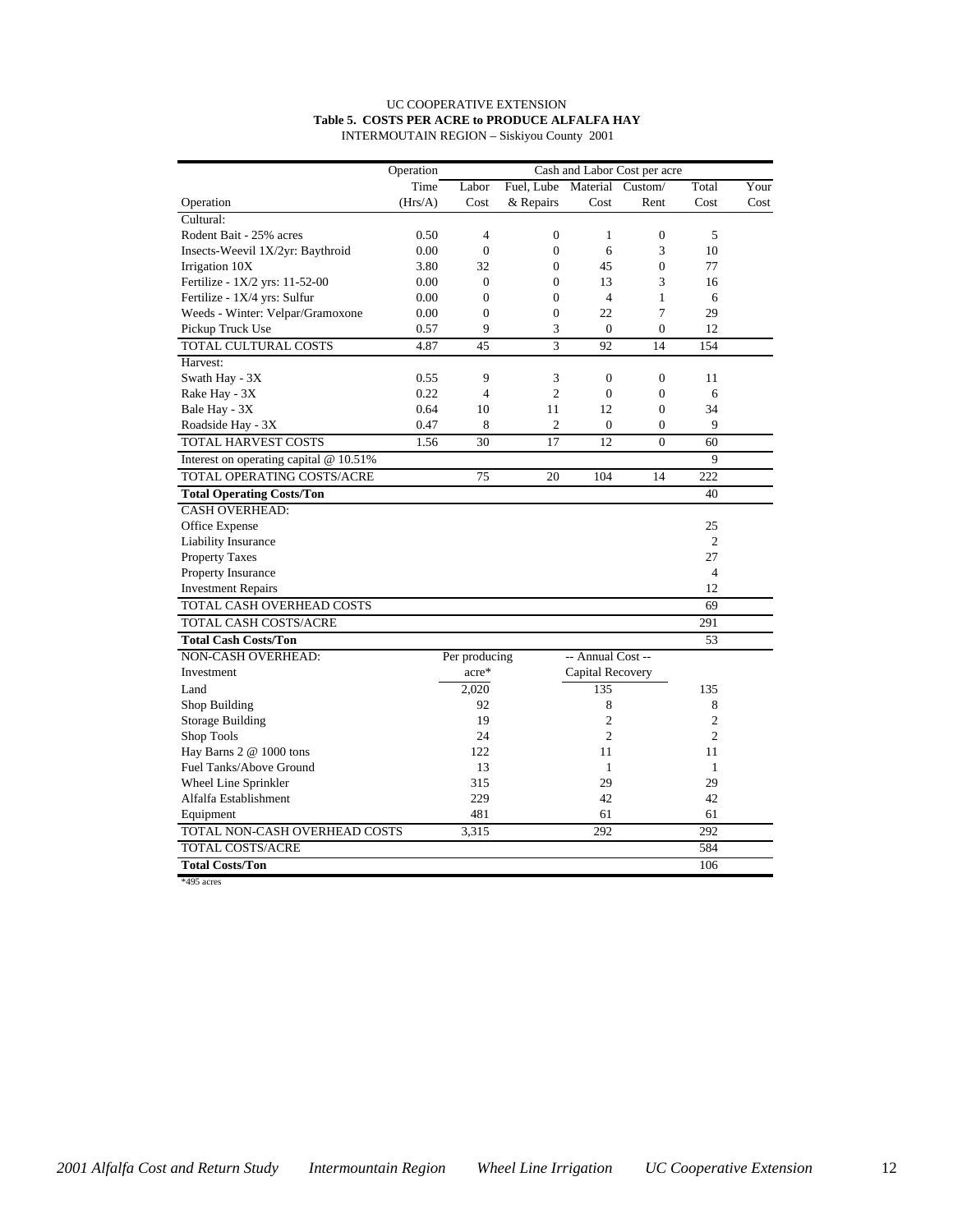#### UC COOPERATIVE EXTENSION **Table 6. COSTS AND RETURNS PER ACRE to PRODUCE ALFALFA HAY** INTERMOUTAIN REGION – Siskiyou County - 2001

| Unit<br>Cost/Unit<br>Cost/Acre<br>Acre<br>Cost<br><b>GROSS RETURNS</b><br>5.50<br>100.00<br>550<br>Hay<br>ton<br>OPERATING COSTS<br>Rodenticide:<br>Rodent Bait: Poison Grain 25% acres<br>0.50<br>1 <sub>b</sub><br>$\mathbf{1}$<br>1.75<br><b>Insecticide:</b><br>Baythroid 2, 1X/2 yrs<br>1.00<br>floz<br>6.45<br>6<br>Herbicide:<br>0.33<br>11<br>Velpar DF<br><sup>1</sup><br>33.33<br>Gramoxone Extra<br>1.50<br>6.31<br>9<br>pint<br><b>Adjuvant:</b><br>Activator 90<br>6.40<br>floz<br>0.27<br>2<br><b>Fertilizer:</b><br>11-52-0 $1X/2$ yrs<br>100.00<br><sup>1</sup><br>0.13<br>13<br>Sulfur – Elemental $1X/4$ yrs<br>75.00<br>lb<br>0.06<br>$\overline{4}$<br><b>Custom:</b><br>3<br>Pesticide Application 1X/2 yrs<br>6.50<br>0.50<br>acre<br>7<br>Herbicide Application<br>6.50<br>1.00<br>acre<br>Spread Fertilizer $1X/2$ yr + $1X/4$ yr<br>$\overline{4}$<br>0.75<br>5.50<br>acre<br>Water:<br>Water<br>30.00<br>acin<br>1.50<br>45<br><b>Harvest Aid:</b><br><b>Baling Twine</b><br>5.50<br>11<br>2.00<br>ton<br>2.94<br>39<br>Labor (machine)<br>13.40<br>hrs<br>36<br>Labor (non-machine)<br>4.30<br>8.38<br>hrs<br>Fuel - Gas<br>1.14<br>1.51<br>2<br>gal<br>Fuel - Diesel<br>2.88<br>1.26<br>$\overline{4}$<br>gal<br>Lube<br>1<br>Machinery repair<br>14<br>9<br>Interest on operating capital $@$ 10.51%<br>222<br>TOTAL OPERATING COSTS/ACRE<br>NET RETURNS ABOVE OPERATING COSTS<br>328<br><b>CASH OVERHEAD COSTS:</b><br>Office Expense<br>25<br><b>Liability Insurance</b><br>2<br><b>Property Taxes</b><br>27<br>$\overline{4}$<br>Property Insurance<br>12<br><b>Investment Repairs</b><br>TOTAL CASH OVERHEAD COSTS/ACRE<br>69<br>291<br>TOTAL CASH COSTS/ACRE<br>NON-CASH OVERHEAD COSTS (Capital Recovery)<br>Land<br>135<br>Shop Building<br>8<br>$\overline{c}$<br>Storage Building<br>$\mathfrak{2}$<br>Shop Tools<br>Hay Barns-2 @ 1000 ton<br>11<br>Fuel Tanks/Above Ground<br>1<br>Wheel Line Sprinkler<br>29<br>Alfalfa Establishment<br>42<br>Equipment<br>61<br>TOTAL NON-CASH OVERHEAD COSTS/ACRE<br>292<br>TOTAL COSTS/ACRE<br>584 |                               | *Quantity/ | Price or | Value or | Your |
|---------------------------------------------------------------------------------------------------------------------------------------------------------------------------------------------------------------------------------------------------------------------------------------------------------------------------------------------------------------------------------------------------------------------------------------------------------------------------------------------------------------------------------------------------------------------------------------------------------------------------------------------------------------------------------------------------------------------------------------------------------------------------------------------------------------------------------------------------------------------------------------------------------------------------------------------------------------------------------------------------------------------------------------------------------------------------------------------------------------------------------------------------------------------------------------------------------------------------------------------------------------------------------------------------------------------------------------------------------------------------------------------------------------------------------------------------------------------------------------------------------------------------------------------------------------------------------------------------------------------------------------------------------------------------------------------------------------------------------------------------------------------------------------------------------------------------------------------------------------------------------------------------------------------------------------------------------------------------------------------------------------------------------------------------------------------------------|-------------------------------|------------|----------|----------|------|
|                                                                                                                                                                                                                                                                                                                                                                                                                                                                                                                                                                                                                                                                                                                                                                                                                                                                                                                                                                                                                                                                                                                                                                                                                                                                                                                                                                                                                                                                                                                                                                                                                                                                                                                                                                                                                                                                                                                                                                                                                                                                                 |                               |            |          |          |      |
|                                                                                                                                                                                                                                                                                                                                                                                                                                                                                                                                                                                                                                                                                                                                                                                                                                                                                                                                                                                                                                                                                                                                                                                                                                                                                                                                                                                                                                                                                                                                                                                                                                                                                                                                                                                                                                                                                                                                                                                                                                                                                 |                               |            |          |          |      |
|                                                                                                                                                                                                                                                                                                                                                                                                                                                                                                                                                                                                                                                                                                                                                                                                                                                                                                                                                                                                                                                                                                                                                                                                                                                                                                                                                                                                                                                                                                                                                                                                                                                                                                                                                                                                                                                                                                                                                                                                                                                                                 |                               |            |          |          |      |
|                                                                                                                                                                                                                                                                                                                                                                                                                                                                                                                                                                                                                                                                                                                                                                                                                                                                                                                                                                                                                                                                                                                                                                                                                                                                                                                                                                                                                                                                                                                                                                                                                                                                                                                                                                                                                                                                                                                                                                                                                                                                                 |                               |            |          |          |      |
|                                                                                                                                                                                                                                                                                                                                                                                                                                                                                                                                                                                                                                                                                                                                                                                                                                                                                                                                                                                                                                                                                                                                                                                                                                                                                                                                                                                                                                                                                                                                                                                                                                                                                                                                                                                                                                                                                                                                                                                                                                                                                 |                               |            |          |          |      |
|                                                                                                                                                                                                                                                                                                                                                                                                                                                                                                                                                                                                                                                                                                                                                                                                                                                                                                                                                                                                                                                                                                                                                                                                                                                                                                                                                                                                                                                                                                                                                                                                                                                                                                                                                                                                                                                                                                                                                                                                                                                                                 |                               |            |          |          |      |
|                                                                                                                                                                                                                                                                                                                                                                                                                                                                                                                                                                                                                                                                                                                                                                                                                                                                                                                                                                                                                                                                                                                                                                                                                                                                                                                                                                                                                                                                                                                                                                                                                                                                                                                                                                                                                                                                                                                                                                                                                                                                                 |                               |            |          |          |      |
|                                                                                                                                                                                                                                                                                                                                                                                                                                                                                                                                                                                                                                                                                                                                                                                                                                                                                                                                                                                                                                                                                                                                                                                                                                                                                                                                                                                                                                                                                                                                                                                                                                                                                                                                                                                                                                                                                                                                                                                                                                                                                 |                               |            |          |          |      |
|                                                                                                                                                                                                                                                                                                                                                                                                                                                                                                                                                                                                                                                                                                                                                                                                                                                                                                                                                                                                                                                                                                                                                                                                                                                                                                                                                                                                                                                                                                                                                                                                                                                                                                                                                                                                                                                                                                                                                                                                                                                                                 |                               |            |          |          |      |
|                                                                                                                                                                                                                                                                                                                                                                                                                                                                                                                                                                                                                                                                                                                                                                                                                                                                                                                                                                                                                                                                                                                                                                                                                                                                                                                                                                                                                                                                                                                                                                                                                                                                                                                                                                                                                                                                                                                                                                                                                                                                                 |                               |            |          |          |      |
|                                                                                                                                                                                                                                                                                                                                                                                                                                                                                                                                                                                                                                                                                                                                                                                                                                                                                                                                                                                                                                                                                                                                                                                                                                                                                                                                                                                                                                                                                                                                                                                                                                                                                                                                                                                                                                                                                                                                                                                                                                                                                 |                               |            |          |          |      |
|                                                                                                                                                                                                                                                                                                                                                                                                                                                                                                                                                                                                                                                                                                                                                                                                                                                                                                                                                                                                                                                                                                                                                                                                                                                                                                                                                                                                                                                                                                                                                                                                                                                                                                                                                                                                                                                                                                                                                                                                                                                                                 |                               |            |          |          |      |
|                                                                                                                                                                                                                                                                                                                                                                                                                                                                                                                                                                                                                                                                                                                                                                                                                                                                                                                                                                                                                                                                                                                                                                                                                                                                                                                                                                                                                                                                                                                                                                                                                                                                                                                                                                                                                                                                                                                                                                                                                                                                                 |                               |            |          |          |      |
|                                                                                                                                                                                                                                                                                                                                                                                                                                                                                                                                                                                                                                                                                                                                                                                                                                                                                                                                                                                                                                                                                                                                                                                                                                                                                                                                                                                                                                                                                                                                                                                                                                                                                                                                                                                                                                                                                                                                                                                                                                                                                 |                               |            |          |          |      |
|                                                                                                                                                                                                                                                                                                                                                                                                                                                                                                                                                                                                                                                                                                                                                                                                                                                                                                                                                                                                                                                                                                                                                                                                                                                                                                                                                                                                                                                                                                                                                                                                                                                                                                                                                                                                                                                                                                                                                                                                                                                                                 |                               |            |          |          |      |
|                                                                                                                                                                                                                                                                                                                                                                                                                                                                                                                                                                                                                                                                                                                                                                                                                                                                                                                                                                                                                                                                                                                                                                                                                                                                                                                                                                                                                                                                                                                                                                                                                                                                                                                                                                                                                                                                                                                                                                                                                                                                                 |                               |            |          |          |      |
|                                                                                                                                                                                                                                                                                                                                                                                                                                                                                                                                                                                                                                                                                                                                                                                                                                                                                                                                                                                                                                                                                                                                                                                                                                                                                                                                                                                                                                                                                                                                                                                                                                                                                                                                                                                                                                                                                                                                                                                                                                                                                 |                               |            |          |          |      |
|                                                                                                                                                                                                                                                                                                                                                                                                                                                                                                                                                                                                                                                                                                                                                                                                                                                                                                                                                                                                                                                                                                                                                                                                                                                                                                                                                                                                                                                                                                                                                                                                                                                                                                                                                                                                                                                                                                                                                                                                                                                                                 |                               |            |          |          |      |
|                                                                                                                                                                                                                                                                                                                                                                                                                                                                                                                                                                                                                                                                                                                                                                                                                                                                                                                                                                                                                                                                                                                                                                                                                                                                                                                                                                                                                                                                                                                                                                                                                                                                                                                                                                                                                                                                                                                                                                                                                                                                                 |                               |            |          |          |      |
|                                                                                                                                                                                                                                                                                                                                                                                                                                                                                                                                                                                                                                                                                                                                                                                                                                                                                                                                                                                                                                                                                                                                                                                                                                                                                                                                                                                                                                                                                                                                                                                                                                                                                                                                                                                                                                                                                                                                                                                                                                                                                 |                               |            |          |          |      |
|                                                                                                                                                                                                                                                                                                                                                                                                                                                                                                                                                                                                                                                                                                                                                                                                                                                                                                                                                                                                                                                                                                                                                                                                                                                                                                                                                                                                                                                                                                                                                                                                                                                                                                                                                                                                                                                                                                                                                                                                                                                                                 |                               |            |          |          |      |
|                                                                                                                                                                                                                                                                                                                                                                                                                                                                                                                                                                                                                                                                                                                                                                                                                                                                                                                                                                                                                                                                                                                                                                                                                                                                                                                                                                                                                                                                                                                                                                                                                                                                                                                                                                                                                                                                                                                                                                                                                                                                                 |                               |            |          |          |      |
|                                                                                                                                                                                                                                                                                                                                                                                                                                                                                                                                                                                                                                                                                                                                                                                                                                                                                                                                                                                                                                                                                                                                                                                                                                                                                                                                                                                                                                                                                                                                                                                                                                                                                                                                                                                                                                                                                                                                                                                                                                                                                 |                               |            |          |          |      |
|                                                                                                                                                                                                                                                                                                                                                                                                                                                                                                                                                                                                                                                                                                                                                                                                                                                                                                                                                                                                                                                                                                                                                                                                                                                                                                                                                                                                                                                                                                                                                                                                                                                                                                                                                                                                                                                                                                                                                                                                                                                                                 |                               |            |          |          |      |
|                                                                                                                                                                                                                                                                                                                                                                                                                                                                                                                                                                                                                                                                                                                                                                                                                                                                                                                                                                                                                                                                                                                                                                                                                                                                                                                                                                                                                                                                                                                                                                                                                                                                                                                                                                                                                                                                                                                                                                                                                                                                                 |                               |            |          |          |      |
|                                                                                                                                                                                                                                                                                                                                                                                                                                                                                                                                                                                                                                                                                                                                                                                                                                                                                                                                                                                                                                                                                                                                                                                                                                                                                                                                                                                                                                                                                                                                                                                                                                                                                                                                                                                                                                                                                                                                                                                                                                                                                 |                               |            |          |          |      |
|                                                                                                                                                                                                                                                                                                                                                                                                                                                                                                                                                                                                                                                                                                                                                                                                                                                                                                                                                                                                                                                                                                                                                                                                                                                                                                                                                                                                                                                                                                                                                                                                                                                                                                                                                                                                                                                                                                                                                                                                                                                                                 |                               |            |          |          |      |
|                                                                                                                                                                                                                                                                                                                                                                                                                                                                                                                                                                                                                                                                                                                                                                                                                                                                                                                                                                                                                                                                                                                                                                                                                                                                                                                                                                                                                                                                                                                                                                                                                                                                                                                                                                                                                                                                                                                                                                                                                                                                                 |                               |            |          |          |      |
|                                                                                                                                                                                                                                                                                                                                                                                                                                                                                                                                                                                                                                                                                                                                                                                                                                                                                                                                                                                                                                                                                                                                                                                                                                                                                                                                                                                                                                                                                                                                                                                                                                                                                                                                                                                                                                                                                                                                                                                                                                                                                 |                               |            |          |          |      |
|                                                                                                                                                                                                                                                                                                                                                                                                                                                                                                                                                                                                                                                                                                                                                                                                                                                                                                                                                                                                                                                                                                                                                                                                                                                                                                                                                                                                                                                                                                                                                                                                                                                                                                                                                                                                                                                                                                                                                                                                                                                                                 |                               |            |          |          |      |
|                                                                                                                                                                                                                                                                                                                                                                                                                                                                                                                                                                                                                                                                                                                                                                                                                                                                                                                                                                                                                                                                                                                                                                                                                                                                                                                                                                                                                                                                                                                                                                                                                                                                                                                                                                                                                                                                                                                                                                                                                                                                                 |                               |            |          |          |      |
|                                                                                                                                                                                                                                                                                                                                                                                                                                                                                                                                                                                                                                                                                                                                                                                                                                                                                                                                                                                                                                                                                                                                                                                                                                                                                                                                                                                                                                                                                                                                                                                                                                                                                                                                                                                                                                                                                                                                                                                                                                                                                 |                               |            |          |          |      |
|                                                                                                                                                                                                                                                                                                                                                                                                                                                                                                                                                                                                                                                                                                                                                                                                                                                                                                                                                                                                                                                                                                                                                                                                                                                                                                                                                                                                                                                                                                                                                                                                                                                                                                                                                                                                                                                                                                                                                                                                                                                                                 |                               |            |          |          |      |
|                                                                                                                                                                                                                                                                                                                                                                                                                                                                                                                                                                                                                                                                                                                                                                                                                                                                                                                                                                                                                                                                                                                                                                                                                                                                                                                                                                                                                                                                                                                                                                                                                                                                                                                                                                                                                                                                                                                                                                                                                                                                                 |                               |            |          |          |      |
|                                                                                                                                                                                                                                                                                                                                                                                                                                                                                                                                                                                                                                                                                                                                                                                                                                                                                                                                                                                                                                                                                                                                                                                                                                                                                                                                                                                                                                                                                                                                                                                                                                                                                                                                                                                                                                                                                                                                                                                                                                                                                 |                               |            |          |          |      |
|                                                                                                                                                                                                                                                                                                                                                                                                                                                                                                                                                                                                                                                                                                                                                                                                                                                                                                                                                                                                                                                                                                                                                                                                                                                                                                                                                                                                                                                                                                                                                                                                                                                                                                                                                                                                                                                                                                                                                                                                                                                                                 |                               |            |          |          |      |
|                                                                                                                                                                                                                                                                                                                                                                                                                                                                                                                                                                                                                                                                                                                                                                                                                                                                                                                                                                                                                                                                                                                                                                                                                                                                                                                                                                                                                                                                                                                                                                                                                                                                                                                                                                                                                                                                                                                                                                                                                                                                                 |                               |            |          |          |      |
|                                                                                                                                                                                                                                                                                                                                                                                                                                                                                                                                                                                                                                                                                                                                                                                                                                                                                                                                                                                                                                                                                                                                                                                                                                                                                                                                                                                                                                                                                                                                                                                                                                                                                                                                                                                                                                                                                                                                                                                                                                                                                 |                               |            |          |          |      |
|                                                                                                                                                                                                                                                                                                                                                                                                                                                                                                                                                                                                                                                                                                                                                                                                                                                                                                                                                                                                                                                                                                                                                                                                                                                                                                                                                                                                                                                                                                                                                                                                                                                                                                                                                                                                                                                                                                                                                                                                                                                                                 |                               |            |          |          |      |
|                                                                                                                                                                                                                                                                                                                                                                                                                                                                                                                                                                                                                                                                                                                                                                                                                                                                                                                                                                                                                                                                                                                                                                                                                                                                                                                                                                                                                                                                                                                                                                                                                                                                                                                                                                                                                                                                                                                                                                                                                                                                                 |                               |            |          |          |      |
|                                                                                                                                                                                                                                                                                                                                                                                                                                                                                                                                                                                                                                                                                                                                                                                                                                                                                                                                                                                                                                                                                                                                                                                                                                                                                                                                                                                                                                                                                                                                                                                                                                                                                                                                                                                                                                                                                                                                                                                                                                                                                 |                               |            |          |          |      |
|                                                                                                                                                                                                                                                                                                                                                                                                                                                                                                                                                                                                                                                                                                                                                                                                                                                                                                                                                                                                                                                                                                                                                                                                                                                                                                                                                                                                                                                                                                                                                                                                                                                                                                                                                                                                                                                                                                                                                                                                                                                                                 |                               |            |          |          |      |
|                                                                                                                                                                                                                                                                                                                                                                                                                                                                                                                                                                                                                                                                                                                                                                                                                                                                                                                                                                                                                                                                                                                                                                                                                                                                                                                                                                                                                                                                                                                                                                                                                                                                                                                                                                                                                                                                                                                                                                                                                                                                                 |                               |            |          |          |      |
|                                                                                                                                                                                                                                                                                                                                                                                                                                                                                                                                                                                                                                                                                                                                                                                                                                                                                                                                                                                                                                                                                                                                                                                                                                                                                                                                                                                                                                                                                                                                                                                                                                                                                                                                                                                                                                                                                                                                                                                                                                                                                 |                               |            |          |          |      |
|                                                                                                                                                                                                                                                                                                                                                                                                                                                                                                                                                                                                                                                                                                                                                                                                                                                                                                                                                                                                                                                                                                                                                                                                                                                                                                                                                                                                                                                                                                                                                                                                                                                                                                                                                                                                                                                                                                                                                                                                                                                                                 |                               |            |          |          |      |
|                                                                                                                                                                                                                                                                                                                                                                                                                                                                                                                                                                                                                                                                                                                                                                                                                                                                                                                                                                                                                                                                                                                                                                                                                                                                                                                                                                                                                                                                                                                                                                                                                                                                                                                                                                                                                                                                                                                                                                                                                                                                                 |                               |            |          |          |      |
|                                                                                                                                                                                                                                                                                                                                                                                                                                                                                                                                                                                                                                                                                                                                                                                                                                                                                                                                                                                                                                                                                                                                                                                                                                                                                                                                                                                                                                                                                                                                                                                                                                                                                                                                                                                                                                                                                                                                                                                                                                                                                 |                               |            |          |          |      |
|                                                                                                                                                                                                                                                                                                                                                                                                                                                                                                                                                                                                                                                                                                                                                                                                                                                                                                                                                                                                                                                                                                                                                                                                                                                                                                                                                                                                                                                                                                                                                                                                                                                                                                                                                                                                                                                                                                                                                                                                                                                                                 |                               |            |          |          |      |
|                                                                                                                                                                                                                                                                                                                                                                                                                                                                                                                                                                                                                                                                                                                                                                                                                                                                                                                                                                                                                                                                                                                                                                                                                                                                                                                                                                                                                                                                                                                                                                                                                                                                                                                                                                                                                                                                                                                                                                                                                                                                                 |                               |            |          |          |      |
|                                                                                                                                                                                                                                                                                                                                                                                                                                                                                                                                                                                                                                                                                                                                                                                                                                                                                                                                                                                                                                                                                                                                                                                                                                                                                                                                                                                                                                                                                                                                                                                                                                                                                                                                                                                                                                                                                                                                                                                                                                                                                 |                               |            |          |          |      |
|                                                                                                                                                                                                                                                                                                                                                                                                                                                                                                                                                                                                                                                                                                                                                                                                                                                                                                                                                                                                                                                                                                                                                                                                                                                                                                                                                                                                                                                                                                                                                                                                                                                                                                                                                                                                                                                                                                                                                                                                                                                                                 |                               |            |          |          |      |
|                                                                                                                                                                                                                                                                                                                                                                                                                                                                                                                                                                                                                                                                                                                                                                                                                                                                                                                                                                                                                                                                                                                                                                                                                                                                                                                                                                                                                                                                                                                                                                                                                                                                                                                                                                                                                                                                                                                                                                                                                                                                                 |                               |            |          |          |      |
|                                                                                                                                                                                                                                                                                                                                                                                                                                                                                                                                                                                                                                                                                                                                                                                                                                                                                                                                                                                                                                                                                                                                                                                                                                                                                                                                                                                                                                                                                                                                                                                                                                                                                                                                                                                                                                                                                                                                                                                                                                                                                 |                               |            |          |          |      |
|                                                                                                                                                                                                                                                                                                                                                                                                                                                                                                                                                                                                                                                                                                                                                                                                                                                                                                                                                                                                                                                                                                                                                                                                                                                                                                                                                                                                                                                                                                                                                                                                                                                                                                                                                                                                                                                                                                                                                                                                                                                                                 |                               |            |          |          |      |
|                                                                                                                                                                                                                                                                                                                                                                                                                                                                                                                                                                                                                                                                                                                                                                                                                                                                                                                                                                                                                                                                                                                                                                                                                                                                                                                                                                                                                                                                                                                                                                                                                                                                                                                                                                                                                                                                                                                                                                                                                                                                                 | NET RETURNS ABOVE TOTAL COSTS |            |          | $-34$    |      |

\*Quantity per acre over 400 acres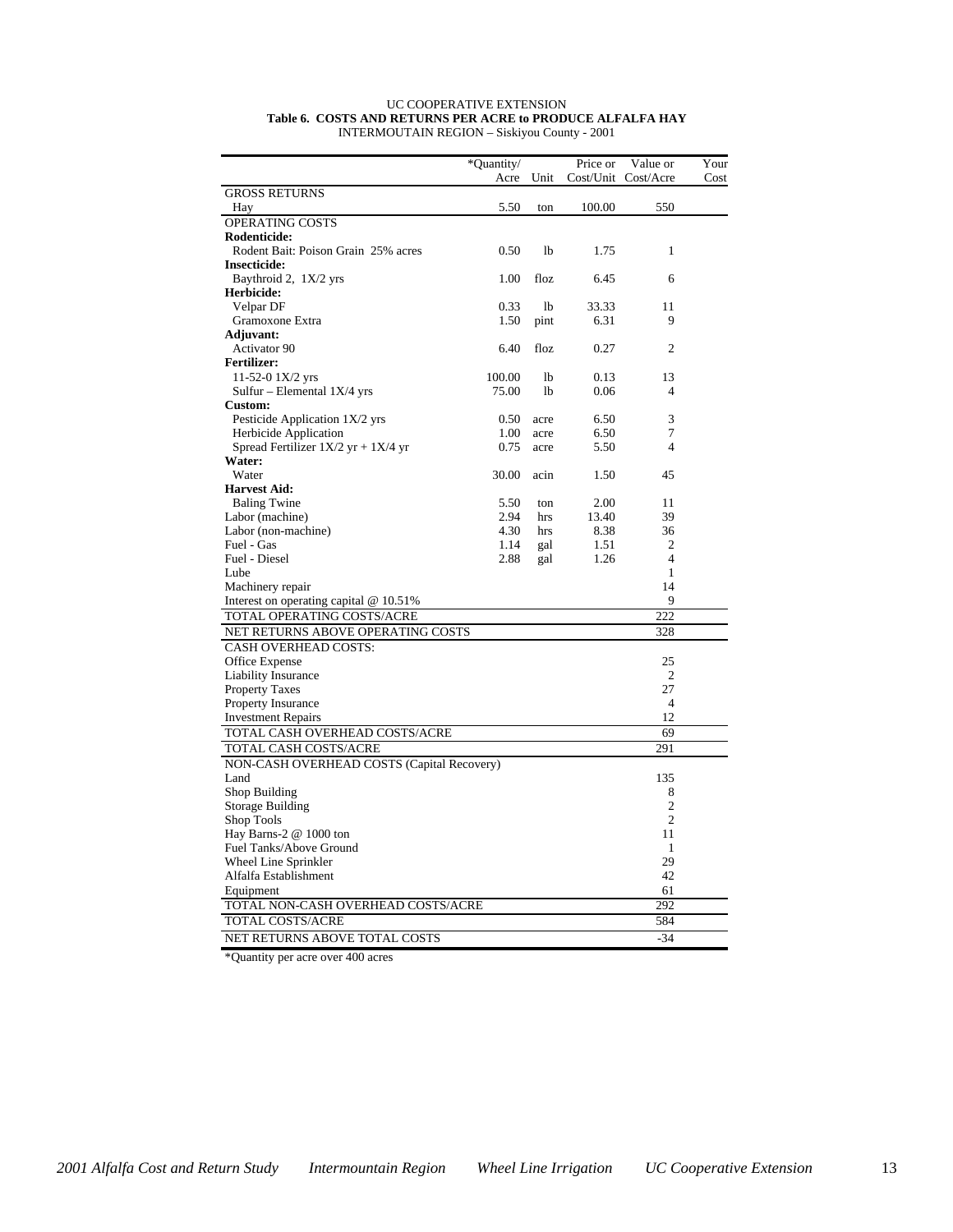#### UC COOPERATIVE EXTENSION **Table 7. MONTHLY CASH COSTS PER ACRE to PRODUCE ALFALFA HAY** INTERMOUTAIN REGION – Siskiyou County 2001

| Beginning JAN 01                      | JAN              | <b>FEB</b>     | <b>MAR</b>     | APR            | MAY | <b>JUN</b>     | <b>JUL</b>     | <b>AUG</b>     | <b>SEP</b>     | OCT            | <b>NOV</b>     | DEC            | <b>TOTAL</b>   |
|---------------------------------------|------------------|----------------|----------------|----------------|-----|----------------|----------------|----------------|----------------|----------------|----------------|----------------|----------------|
| Ending DEC 01                         | 01               | 01             | 01             | 01             | 01  | 01             | 01             | 01             | 01             | 01             | 01             | 01             |                |
| Cultural:                             |                  |                |                |                |     |                |                |                |                |                |                |                |                |
| Rodent Bait - 25% acres               |                  |                | 5              |                |     |                |                |                |                |                |                |                | 5              |
| Insects-Weevil $(1X/2$ yrs) Baythroid |                  |                |                | 10             |     |                |                |                |                |                |                |                | 10             |
| Irrigation 10X                        |                  |                |                | 8              | 16  | 17             | 16             | 13             | 8              |                |                |                | 77             |
| Fertilize - (1X/2 yrs) 11-52-00       |                  |                | 16             |                |     |                |                |                |                |                |                |                | 16             |
| Fertilize - (1X/4 yrs) Sulfur         |                  |                | 6              |                |     |                |                |                |                |                |                |                | 6              |
| Weeds - Winter: Velpar/Gramoxone      |                  | 29             |                |                |     |                |                |                |                |                |                |                | 29             |
| Pickup Truck Use                      | 1                | 1              | 1              | 1              | 1   | 1              | 1              | 1              | 1              | 1              | 1              | 1              | 12             |
| TOTAL CULTURAL COSTS                  | 1                | 30             | 28             | 19             | 17  | 18             | 17             | 14             | 9              | $\mathbf{1}$   | 1              | 1              | 154            |
| Harvest:                              |                  |                |                |                |     |                |                |                |                |                |                |                |                |
| Swath Hay - 3X                        |                  |                |                |                | 4   |                | 4              |                | 4              |                |                |                | 11             |
| Rake Hay - 3X                         |                  |                |                |                | 2   |                | $\overline{c}$ |                | 2              |                |                |                | 6              |
| Bale Hay - 3X                         |                  |                |                |                | 12  |                | 11             |                | 10             |                |                |                | 34             |
| Roadside Hay - 3X                     |                  |                |                |                | 3   |                | 3              |                | 3              |                |                |                | 9              |
| <b>TOTAL HARVEST COSTS</b>            |                  |                |                |                | 21  |                | 20             |                | 19             |                |                |                | 60             |
| Interest on operating capital         | $\overline{0}$   | $\overline{0}$ | 1              | 1              | 1   | 1              | $\mathfrak{2}$ | $\mathfrak{2}$ | $\mathfrak{2}$ | $\mathbf{0}$   | $\mathbf{0}$   | $\mathbf{0}$   | 9              |
| TOTAL OPERATING COSTS/ACRE            | 1                | 30             | 29             | 19             | 39  | 19             | 38             | 15             | 30             | 1              | $\mathbf{1}$   | $\mathbf{1}$   | 222            |
| <b>OVERHEAD:</b>                      |                  |                |                |                |     |                |                |                |                |                |                |                |                |
| Office Expense                        | $\boldsymbol{2}$ | $\overline{2}$ | $\overline{c}$ | $\overline{2}$ | 2   | $\overline{2}$ | $\overline{2}$ | 2              | $\overline{2}$ | $\overline{2}$ | $\overline{c}$ | $\overline{c}$ | 25             |
| Liability Insurance                   | $\overline{c}$   |                |                |                |     |                |                |                |                |                |                |                | $\overline{2}$ |
| Property Taxes                        | 14               |                |                |                |     |                | 14             |                |                |                |                |                | 27             |
| <b>Property Insurance</b>             | 4                |                |                |                |     |                |                |                |                |                |                |                | 4              |
| <b>Investment Repairs</b>             |                  | 1              | 1              | 1              | 1   | 1              | 1              | 1              | 1              | $\mathbf{1}$   | 1              | $\mathbf{1}$   | 12             |
| TOTAL CASH OVERHEAD COSTS             | 22               | 3              | 3              | 3              | 3   | 3              | 17             | 3              | 3              | 3              | 3              | 3              | 69             |
| <b>TOTAL CASH COSTS/ACRE</b>          | 23               | 33             | 32             | 22             | 42  | 23             | 55             | 18             | 33             | 4              | $\overline{4}$ | 4              | 291            |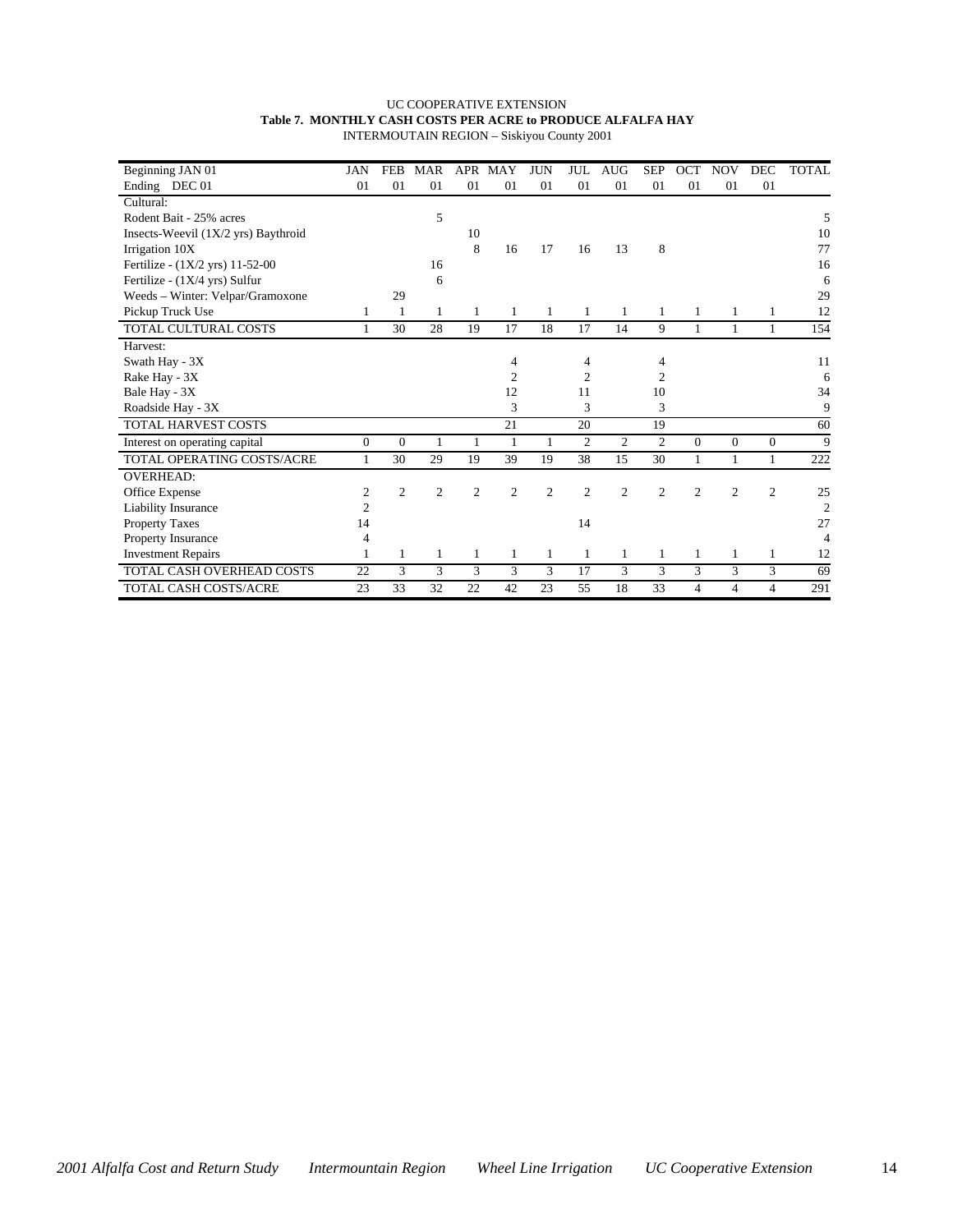#### UC COOPERATIVE EXTENSION **Table 8. WHOLE FARM ANNUAL EQUIPMENT, INVESTMENT, and BUSINESS OVERHEAD COSTS**

INTERMOUTAIN REGION – Siskiyou County 2001

#### **ANNUAL EQUIPMENT COSTS**

|                                  |         |      |         |          | Cash Overhead |       |        |
|----------------------------------|---------|------|---------|----------|---------------|-------|--------|
|                                  |         | Yrs  | Salvage | Capital  | Insur-        |       |        |
| Yr Description                   | Price   | Life | Value   | Recovery | ance          | Taxes | Total  |
| 62 HP 2WD Tractor #1<br>$\Omega$ | 32,060  | 15   | 6.242   | 3.199    | 128           | 192   | 3.518  |
| 62HP 2WD Tractor #2<br>01        | 32,060  | 15   | 6.242   | 3.199    | 128           | 192   | 3.518  |
| Baler – Pull w/Engine #1<br>01   | 44.184  | 10   | 4.418   | 5.880    | 162           | 243   | 6,284  |
| Baler – Pull w/Engine #2<br>01   | 44.184  | 10   | 4.418   | 5.880    | 162           | 243   | 6.284  |
| Balewagon - Self Propelled<br>01 | 102,350 | 10   | 10.235  | 13.620   | 375           | 563   | 14,557 |
| Pickup - $1/2$ Ton<br>01         | 20,000  | 5    | 8.964   | 3.271    | 96            | 145   | 3.512  |
| Rake - 20' Center Delivery<br>01 | 18.419  | 15   | 1.842   | 1.909    | 67            | 101   | 2.078  |
| Swather - 14'<br>$\Omega$        | 47.150  | 10   | 8.338   | 6.008    | 185           | 277   | 6,470  |
| <b>TOTAL</b>                     | 340,407 |      | 44.559  | 43.572   | 1,282         | 1.925 | 46.779 |
| 60% of New Cost *                | 204.244 |      | 26.735  | 26.143   | 769           | 1,155 | 28,067 |

\*Used to reflect a mix of new and used equipment

#### **ANNUAL INVESTMENT COSTS**

|                            |           |      |           |          |          | Cash Overhead |                |         |
|----------------------------|-----------|------|-----------|----------|----------|---------------|----------------|---------|
|                            |           | Yrs  | Salvage   | Capital  | Insur-   |               |                |         |
| Description                | Price     | Life | Value     | Recovery | ance     | Taxes         | Repairs        | Total   |
| Alfalfa Establishment      | 91,600    | 7    |           | 16,819   | $\Omega$ | 458           | $\mathbf{0}$   | 17,277  |
| Fuel Tanks/Above Ground    | 6.514     | 20   |           | 601      | 22       | 33            | 130            | 785     |
| Hay Barns $2 \& 1000$ tons | 48,900    | 20   |           | 4.509    | 163      | 244           | 978            | 5,894   |
| Land                       | 1,000,000 | 40   | 1.000.000 | 67,000   | $\theta$ | 10.000        | $\overline{0}$ | 77,000  |
| Shop Building              | 45.619    | 20   |           | 4.206    | 152      | 228           | 912            | 5,498   |
| Shop Tools                 | 11,705    | 20   |           | 1.079    | 39       | 59            | 234            | 1,411   |
| Storage Building           | 9.650     | 20   |           | 890      | 32       | 48            | 193            | 1,163   |
| Wheel Line Sprinkler       | 125,920   | 20   |           | 11,610   | 419      | 630           | 2,518          | 15,177  |
| TOTAL INVESTMENT           | 1.339.908 |      | 1.000.000 | 106.714  | 827      | 11.700        | 4.965          | 124.205 |

#### **ANNUAL BUSINESS OVERHEAD COSTS**

|                            | Units/ |      | Price/ | Total  |
|----------------------------|--------|------|--------|--------|
| Description                | Farm   | Unit | Unit   | Cost   |
| <b>Liability Insurance</b> | 500    | acre | 1.53   | 765    |
| Office Expense             | 500    | acre | 25.00  | 12.375 |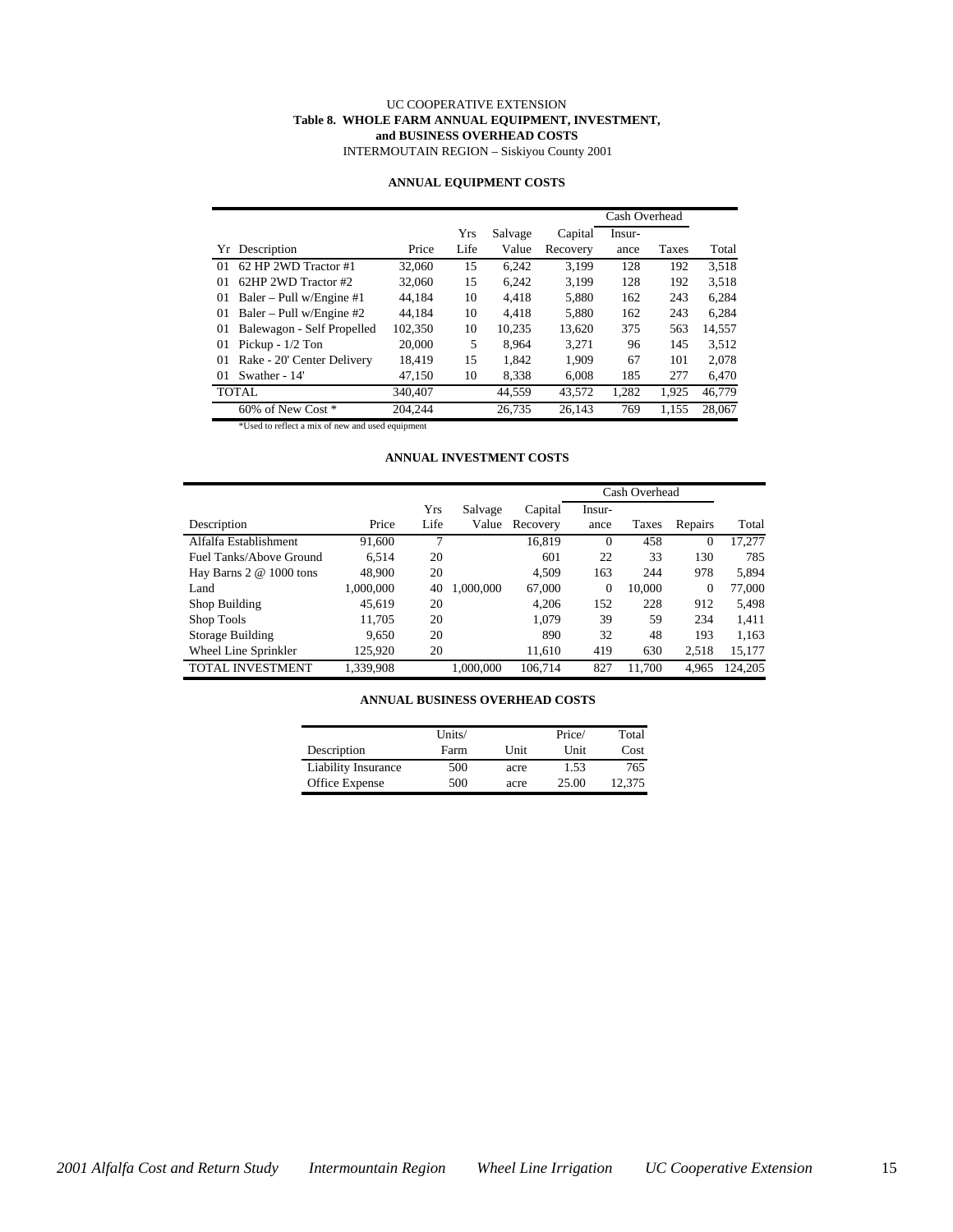#### UC COOPERATIVE EXTENSION **Table 9. HOURLY EQUIPMENT COSTS** INTERMOUTAIN REGION – Siskiyou County 2001

|    |                            |        | <b>COSTS PER HOUR</b> |               |       |         |           |       |                    |  |  |  |
|----|----------------------------|--------|-----------------------|---------------|-------|---------|-----------|-------|--------------------|--|--|--|
|    |                            | Actual |                       | Cash Overhead |       |         | Operating |       |                    |  |  |  |
|    |                            | Hours  | Capital               | Insur-        |       |         | Fuel &    | Total | Total              |  |  |  |
| Yr | Description                |        | Used Recovery         | ance          | Taxes | Repairs | Lube      | Oper. | $\frac{Costs}{Hr}$ |  |  |  |
| 01 | 62HP 2WD Tractor #1        | 297.60 | 6.45                  | 0.26          | 0.39  | 1.36    | 4.41      | 5.77  | 12.87              |  |  |  |
| 01 | 62HP 2WD Tractor #2        | 174.90 | 10.97                 | 0.44          | 0.66  | 1.36    | 4.41      | 5.77  | 17.84              |  |  |  |
| 01 | Baler – Pull w/Engine $#1$ | 127.20 | 27.73                 | 0.76          | 1.15  | 11.53   | 0.00      | 11.53 | 41.18              |  |  |  |
| 01 | Baler – Pull w/Engine $#2$ | 127.20 | 27.73                 | 0.76          | 1.15  | 11.53   | 0.00      | 11.53 | 41.18              |  |  |  |
| 01 | Balewagon – Self Propelled | 187.20 | 43.65                 | 1.20          | 1.80  | 3.29    | 0.00      | 3.29  | 49.95              |  |  |  |
| 01 | Pickup - $1/2$ Ton         | 328.00 | 5.98                  | 0.18          | 0.26  | 1.48    | 3.47      | 4.95  | 11.38              |  |  |  |
| 01 | Rake - 20' Center Delivery | 88.80  | 12.90                 | 0.46          | 0.68  | 2.48    | 0.00      | 2.48  | 16.52              |  |  |  |
| 01 | Swather - 14'              | 220.80 | 16.33                 | 0.50          | 0.75  | 4.55    | 0.00      | 4.55  | 22.14              |  |  |  |